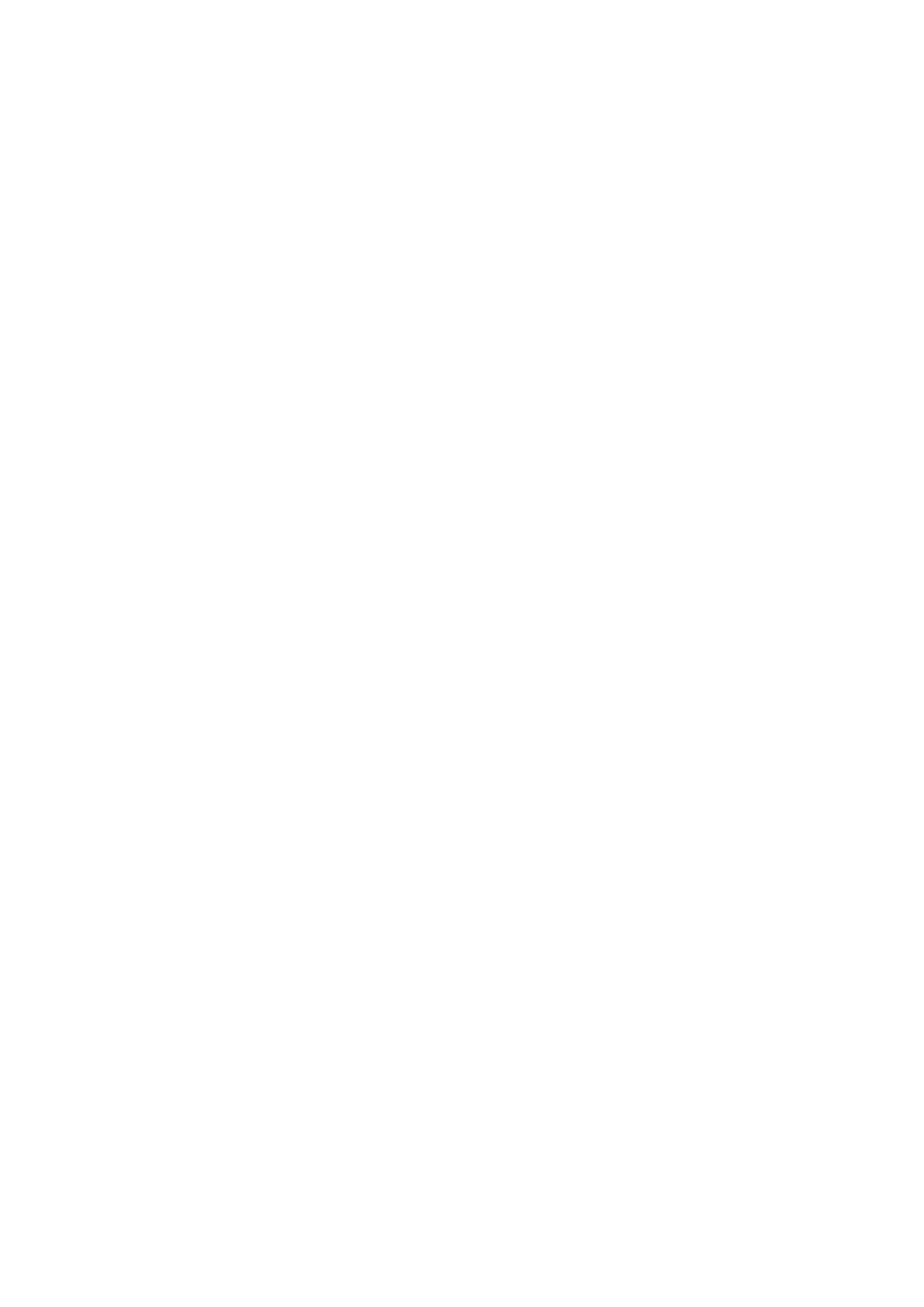# Key conclusions

This study shows quantitative roadmaps for introducing countermeasures and policies for reducing  $CO<sub>2</sub>$  emission by 70% compared to the 1990 level by 2050 in Japan. This report is a series of Japan Low-Carbon Society scenario study, followed "Japan Scenarios and Actions towards Low-Carbon Societies (LCSs)".

#### **Assumptions**

- This study has analyzed roadmaps for reducing  $CO<sub>2</sub>$  emissions by 70% by 2050 minimizing the total cost from 2000 to 2050 while satisfying the future service demand assumed in Scenarios A and B shown in "Japan Scenarios and Actions towards Low-Carbon Societies (LCSs)".
- A list of 600 options (around 400 countermeasures and 220 policies) were prepared for each of which the necessary implementation period and cost were estimated based on literatures, expert judgments, and market survey.

#### Overview of a methodology: Backcast model

- The Backcast model used here has a linear optimization framework and can evaluate the possibilities of when and which options are invested so that service demand is satisfied under the minimization of total cost of options based on the actions suggested in "A Dozen Actions" and their relationships (see the Appendix for the detailed information of the model).
- The model includes performance improvements by future technical innovation and the "learning-by-doing" of fixed costs as the cumulative amount of introduction increases.
- Outputs are: Pathways for reducing  $CO<sub>2</sub>$  which are in conformity with, the optimization standards, changes in the annual amount of investment, timings for implementing options, and development of Gantt chart for the time line.

#### Major Findings

- Taking early action could lead cost-minimizing way to achieve a low-carbon society by 2050.
- Early actions are advantageous mainly due to the following five reasons:
	- Points revealed by the model analysis:
	- 1. Technologies have 'learning-by-doing' effects: An additional cost for reducing  $CO<sub>2</sub>$ emissions will be reduced as the technologies spread.
	- 2. If actions are delayed, "learning-by-doing" effects may not work sufficiently, resulting in the increase the total investment required to achieve a low-carbon society.
	- 3. Infrastructure cannot be built immediately, making it difficult to switch suddenly to a low-carbon type just before 2050.
	- 4. The future technological development has several uncertainties. If the development of a dominant technology at this moment falls behind schedule, it will not be able to be spread as expected and  $CO<sub>2</sub>$  emission target will not be achieved. Early action creates for spreading alternative actions for the LCSs in case such a situation should come.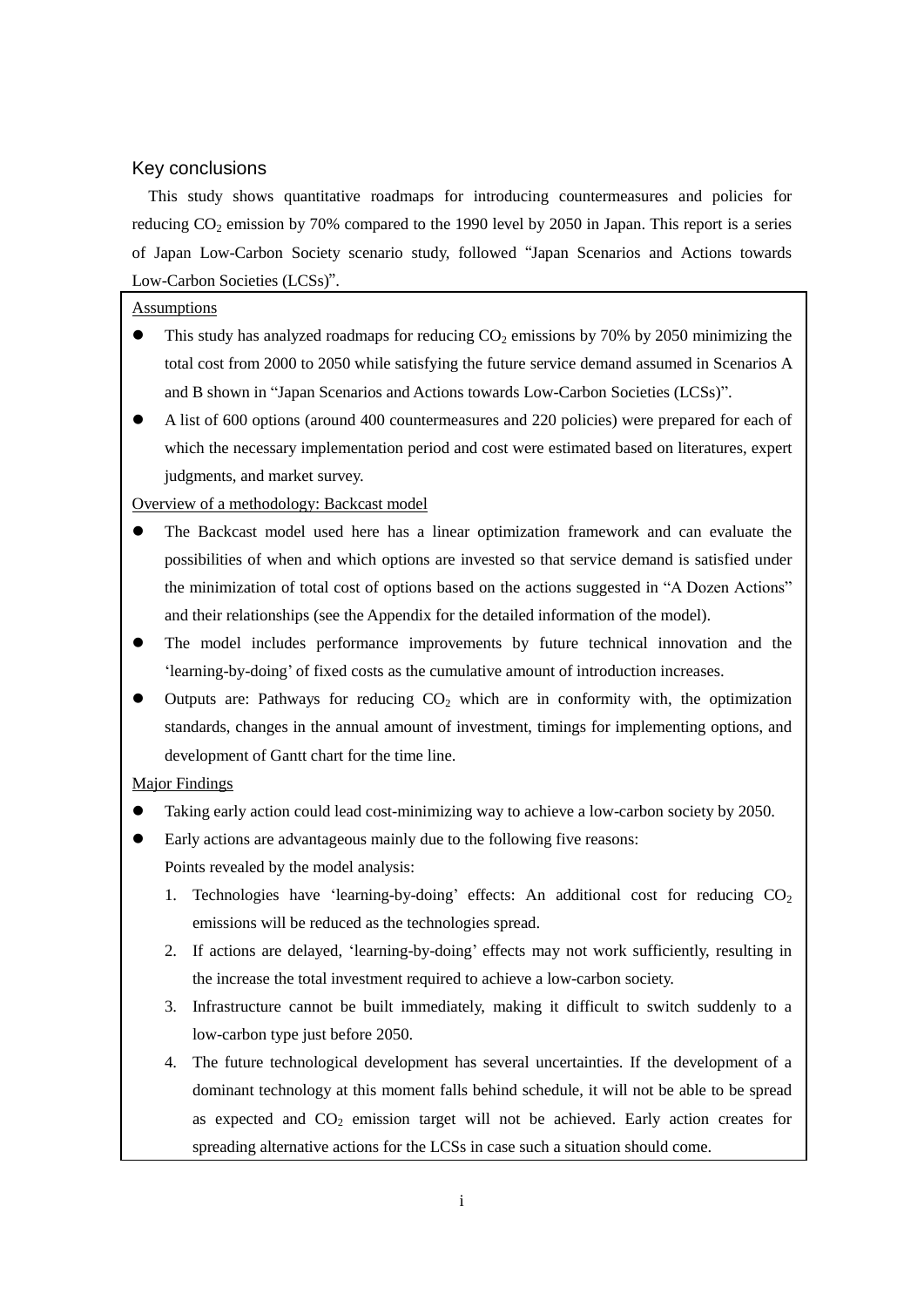Another point to be investigated is:

5. Because the cumulative emissions affects global warming, reducing the CO2 emissions in only 2050 will not be able to stabilize the climate, which is the one of the important aim of a low-carbon society.

Costs for early actions

- A large investment is needed at the initial stage to achieve a low-carbon society in 2050 by taking early actions. Particularly, the residential and commercial sector needs an annual investment of 2.5 trillion JPY a year from 2010 to 2025, and the transportation sector needs 2.5 trillion from 2010 to 2015.
- Prompt investment will promote technology innovations as a result of increased domestic demand as well as will enhance international competitiveness of domestic industries since a low-carbon society is a global trend.
- If actions are delayed, other nations, not only developed countries but also developing countries like China and India, are likely to invest in low-carbon technologies, which will mature there. Low-carbon technologies introduced late in Japan leading up to 2050 will get developed in these nations and could adversely affect Japanese industries.

Towards a low-carbon society in Japan

- Strategies for achieving Japan low-carbon society require not only short-to-medium-term views but also approaches based on long-term and broad perspective backcasting view, which may involve thorough use of energy efficient and environmental-friendly technologies and structural changes such as switching to low-carbon infrastructure.
- Early actions are more likely to achieve a low-carbon society than delayed actions because of the learning-by-doing effects of spreading technologies, the necessary lead time for switching from the current infrastructure to low-carbon one, and uncertainties that may cause delays in technology R&D and the implementation of innovative technologies for reducing  $CO<sub>2</sub>$ emissions.
- The need for early actions is likely to be emphasized as cumulative  $CO<sub>2</sub>$  emissions by 2050 affect future temperature rises, but this is outside the scope of the present study.
- To achieve a low-carbon society with cost-minimization, investments should be focused first on those actions that have large rooms for future improvements in energy efficiency and costs reduction, such as energy efficient devices in homes and offices, well-insulated houses and next-generation automobiles in the transportation sector. The investments will expand the market, improve efficiency and reduce costs as well as will reduce  $CO<sub>2</sub>$  emissions.
- It is essential for achieving Japan low-carbon society in 2050 to draw up the target vision and take the first step in the correct direction by political leadership based on quantitative analyses and long-term broad-ranging scientific knowledge.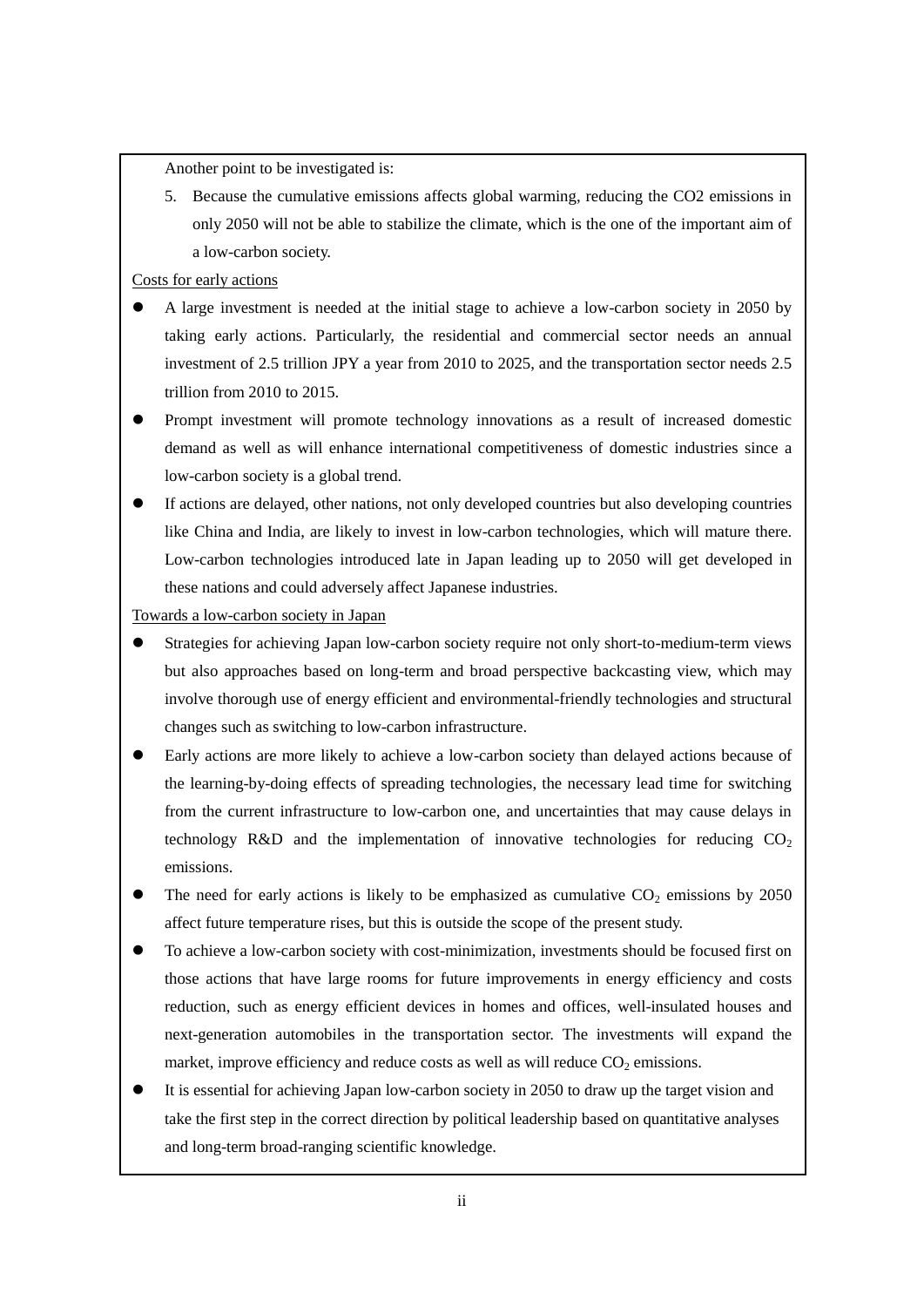#### 1. Introduction

In the Japan Low-Carbon Society Scenarios towards 2050 Project, which was sponsored by the Global Environment Research Fund (GERF) of the Ministry of the Environment, the backcasting approach was used to quantitatively investigate the pathways required to achieve a low-carbon society by 2050. Unlike forecasting, where a future image is drawn by gathering present measures, backcasting involves drawing up a target (or sometimes intolerable) image and investigating measures needed for achieving the target.

Earlier studies point out that, countermeasures for global warming and/or  $CO<sub>2</sub>$  reduction should be taken by waiting for more technology development in future. For the development of innovative technologies, various actions need to be taken in advance, including knowledge accumulation of technologies, changes of social/financial/market systems, and social infrastructure for accepting the new technologies. A backcast model has been used to investigate the timing of introducing each option considering these elements.

Prior to the analysis, two scenarios for achieving a low-carbon society in Japan by 2050 were developed and images of a society in  $2050$  in which  $CO<sub>2</sub>$  emissions are 70% lower than the 1990 level were quantitatively drawn up using various models. The images were then used as the target in the backcasting model. Combinations of options (countermeasures and policies) that are needed for achieving such a society were presented as "A Dozen Actions", which comprehensively describes various actions required to help achieve a low-carbon society and summarizes them based on their chronological inter-relationships. However, "A Dozen Actions" does not quantitatively investigate when and how strongly each option should be taken.

This study quantitatively assesses the procedures for implementing the actions using the backcasting model and summarizes the analysed results. An overview of the procedures of past studies and outcomes of this study has been elucidated below.

## 2. Procedure of developing low-carbon society scenarios towards 2050

As the first step of the Japan Low-Carbon Society Scenarios towards 2050 Study Project, requisites for achieving a low-carbon society by 2050 were defined. To stabilize the average global temperature to within 2°C higher than that prior to the Industrial Revolution, the study predicted future global emission paths of greenhouse gases and decided to set the carbon emission goal of Japan at 60 to 80% lower than the 1990 level.

In the second stage, the social and economic states of Japan in 2050 were predicted based on references and interviews with experts and depicted as two narrative scenarios shown in [Table 1.](#page-5-0) Scenario A assumes a vivid and technology-driven society, and Scenario B is a slow and nature-oriented society. Using snap shot model, these two scenarios were confirmed to have combinations of measures that would reduce  $CO_2$  emission by 70% in 2050 as shown i[n Figure 1.](#page-5-1)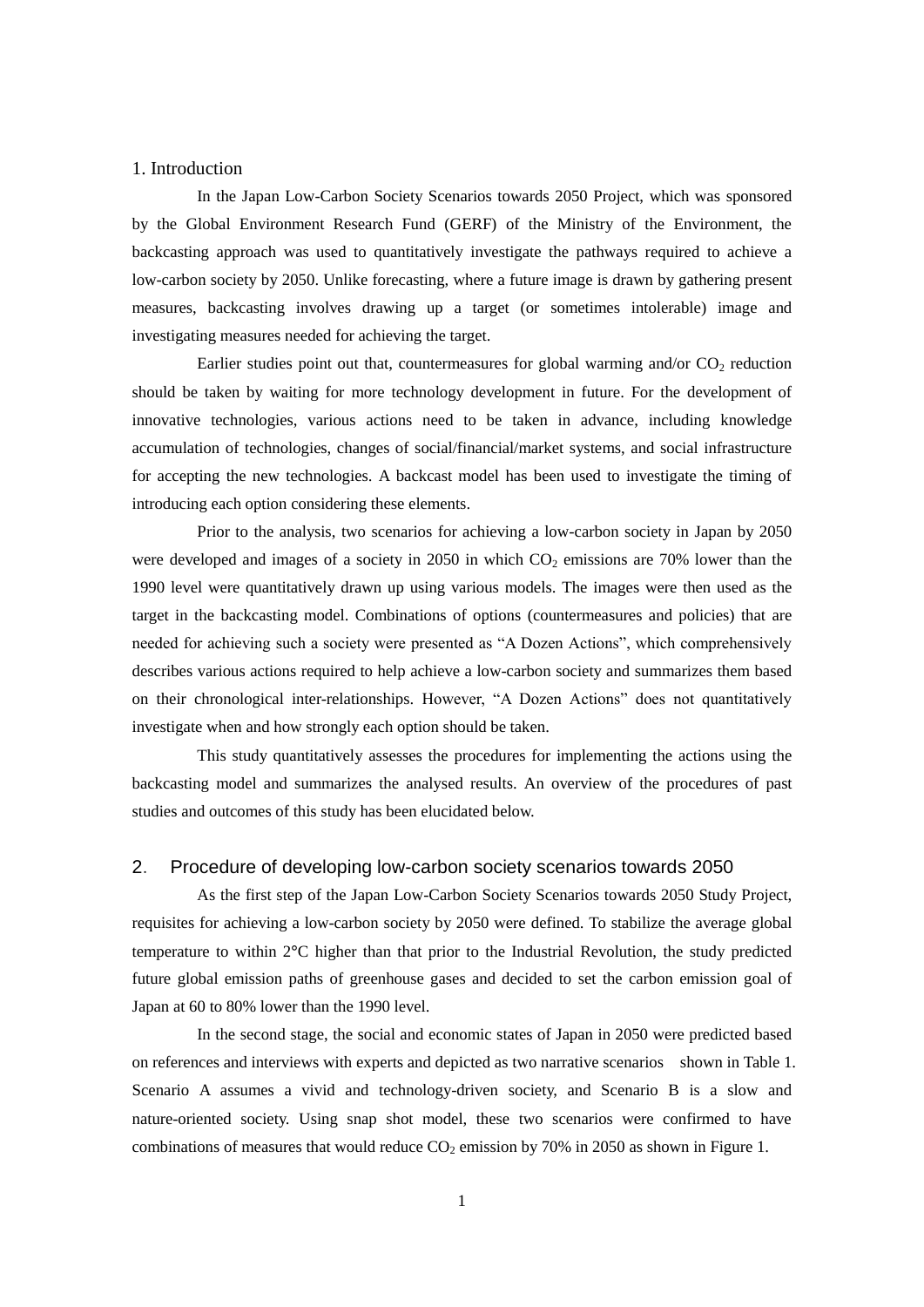<span id="page-5-0"></span>

| Scenario A                                                  | Scenario B                                            |  |
|-------------------------------------------------------------|-------------------------------------------------------|--|
| Vivid, Technology-driven                                    | Slow, Natural-oriented                                |  |
| Urban/Personal                                              | Decentralized/Community                               |  |
| Technology breakthrough<br>Centralized production/recycling | Self-sufficient<br>Produced locally, consumed locally |  |
| Comfortable and Convenient                                  | Social and Cultural Values                            |  |
| 2%/yr GDP per capita growth                                 | 1%/yr GDP per capita growth                           |  |
| Dependent on import products in agriculture<br>sector       | Revival of public interest in agriculture             |  |
| Shifting production sites to overseas                       | High-mix low-volume production with local brand       |  |
| Market deregulation                                         | Adequate regulated rules apply in market              |  |

Table 1 Two narrative scenarios for Japan low-carbon society at 2050



<span id="page-5-1"></span>Figure 1  $CO<sub>2</sub>$  emission in 2050 and options for achieving the reduction (Scenario A)

In Scenario A shown i[n Figure 1,](#page-5-1)  $CO<sub>2</sub>$  emissions will decline due to the following factors: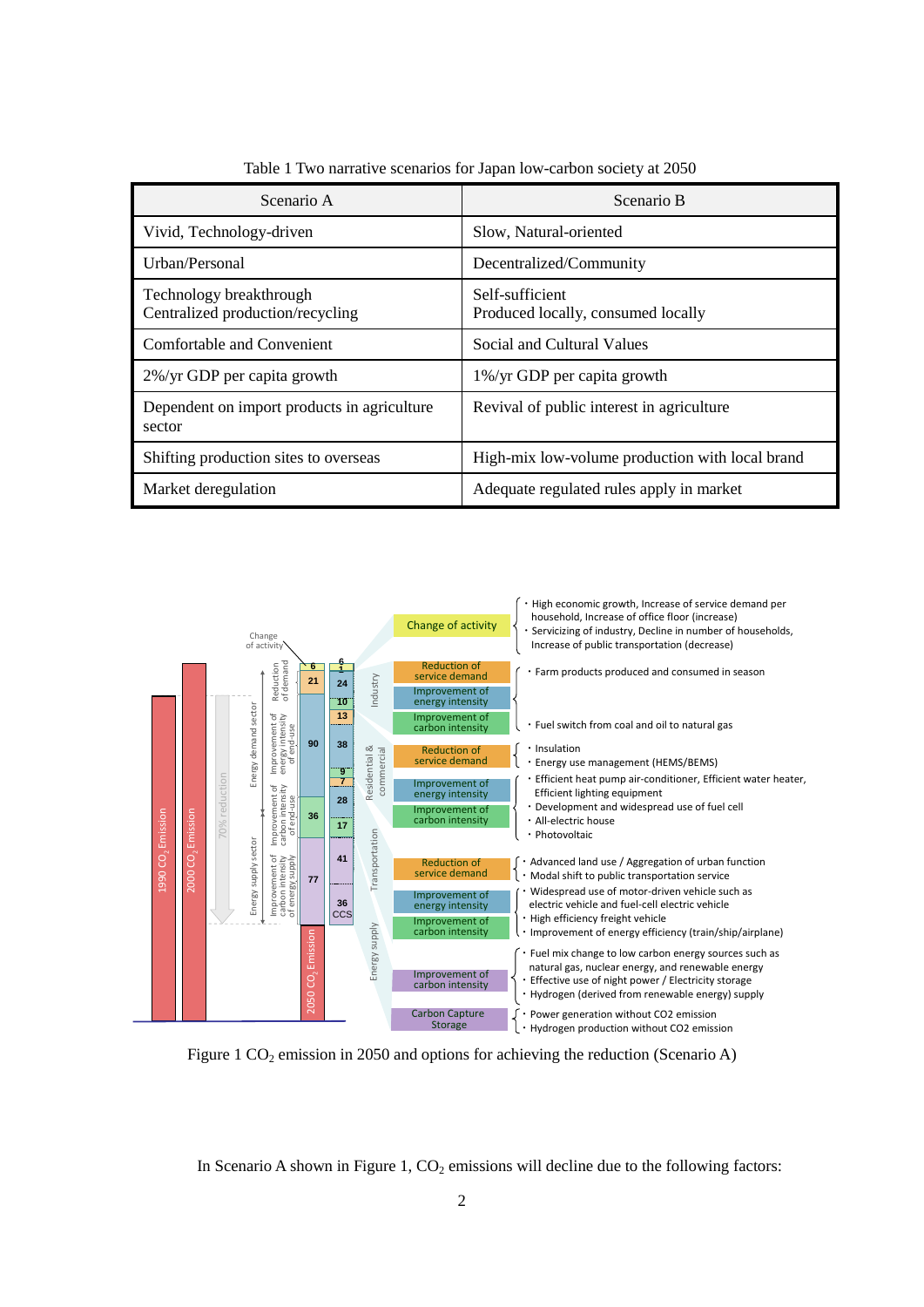- The total service demand will be almost equal to the 2000 level, assuming that the annual growth rate per capita GDP will be 2%, the population will decrease by 20% from the 2000 level, and the industrial structure will be servisized like those in European and North American nations.
- In such a society, where people can live in pedestrian-friendly city, energy consumption will reduce, the energy service demand will decline, enabling a reduction of 40%. Additionally, the use of renewables, nuclear power, carbon capture and storage (CCS) and other low-carbon energy technologies will enable a further 30% reduction, making a total reduction of 70% from the 1990 level.
- Of the  $CO<sub>2</sub>$  emission reduction (about 40% lower than the 1990 level) by decrease in the end-use sector, 9% will be achieved by spread of energy efficient transportation machines, likeelectric vehicles etc., 7% by the introduction of energy-saving devices in industry, and 3% by the introduction of photovoltaic system, etc. into houses and offices. The remaining 21% will be achieved by the rational diffusion of about 400 elements of various technologies, including existing technologies and those which are expected to be commercialized by 2050.
- In the energy supply sector, widespread use of wind power and the safe use of nuclear power will be promoted, energy efficient natural gas will be used for thermal power generation instead of coal- and oil-fired power plants, and carbon capture and storage (CCS) facilities will be built adjacent to thermal power plants. This is estimated to achieve a 30% reduction out of the 70% reduction.

In the third stage, all possible options (countermeasures and policies) for reducing  $CO<sub>2</sub>$ emission by 70% compared to the 1990 level by 2050 were identified and compiled as "A Dozen Actions towards a Low-Carbon Society" as shown [Figure 2](#page-7-0) according to the relationships and compatibility among the options. There are several technical and social barriers to achieving the reduction, which must be overcome by taking action systematically and steadily. With such mutual relationships in mind, countermeasures and policies were combined, and those that are likely to be effective are called "Actions". Each Action consists of a target future image, barriers to achievement, staged strategies, and qualitative progress schedule. The target future image is a narrative description of the social system to be constructed by 2050. As staged strategies, strategies for removing technical and/or social system barriers to achieving the future image are described. The progress schedule qualitatively shows the results of chronological combinations of measures and policies.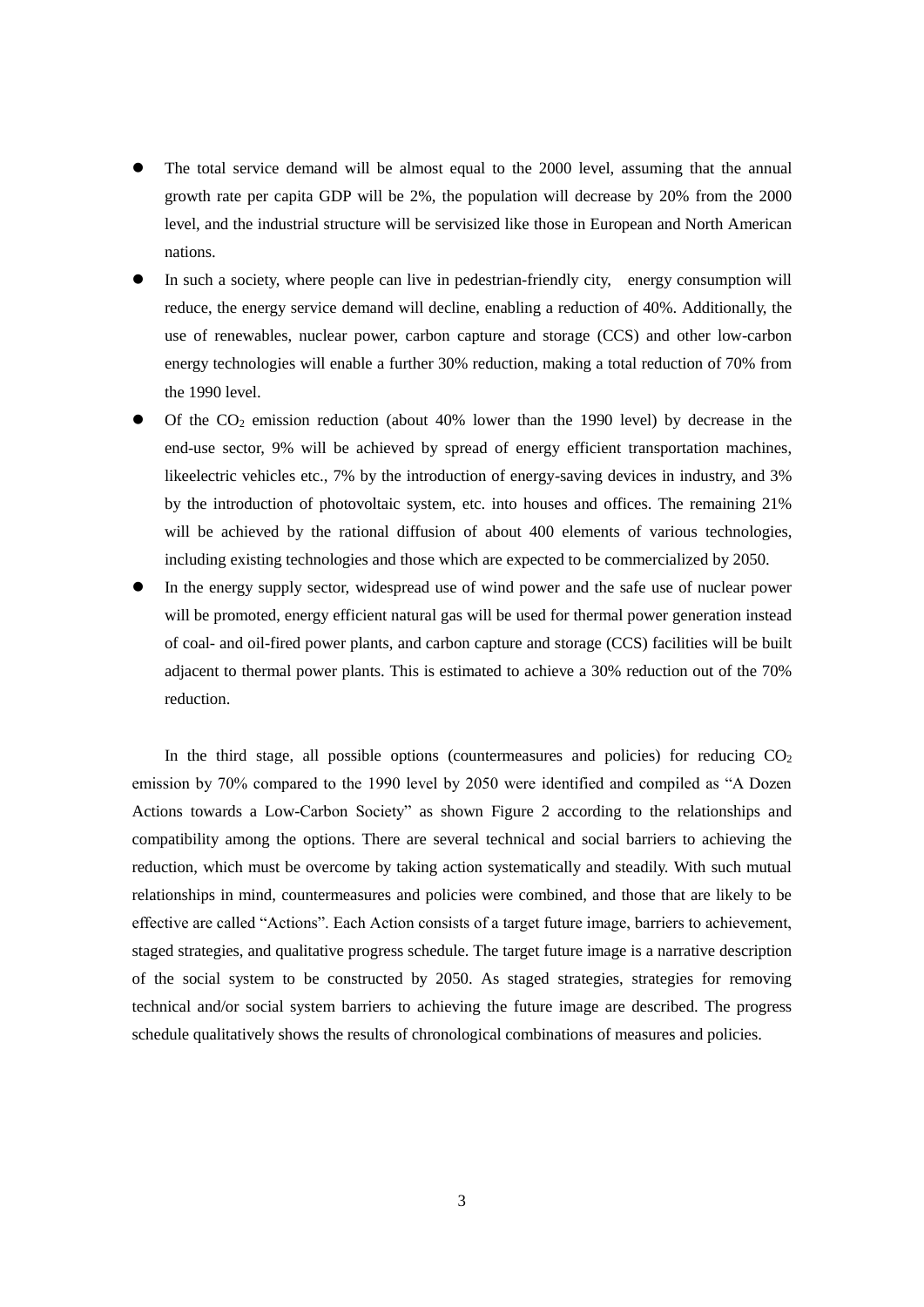

Figure 2 "A Dozen Actions" and its contribution to  $CO_2$  reduction in 2050

<span id="page-7-0"></span>The chronological images of the combinations of options (countermeasures and policies) shown in "A Dozen Actions" are qualitative, and need to be quantified to take actual actions. To do this, a backcast model was used. Identification of the pathways for introducing the options by conducting model analysis is the final stage of drawing up the Japan Low-Carbon Society Scenarios towards 2050, which quantitatively depict the pathways for introducing actions for achieving a low-carbon society in 2050 for Scenarios A and B separately. The backcast model was prepared by extending the linear optimization framework where investments are allocated to different time periods so that service demands are satisfied and the total cost of introducing the actions is minimized, thus enabling the actions investigated in "A Dozen Actions" and their relationships can be assessed. Using the model, the pathways for introducing the options were analyzed by setting the emission goal in 2050 as the limiting condition.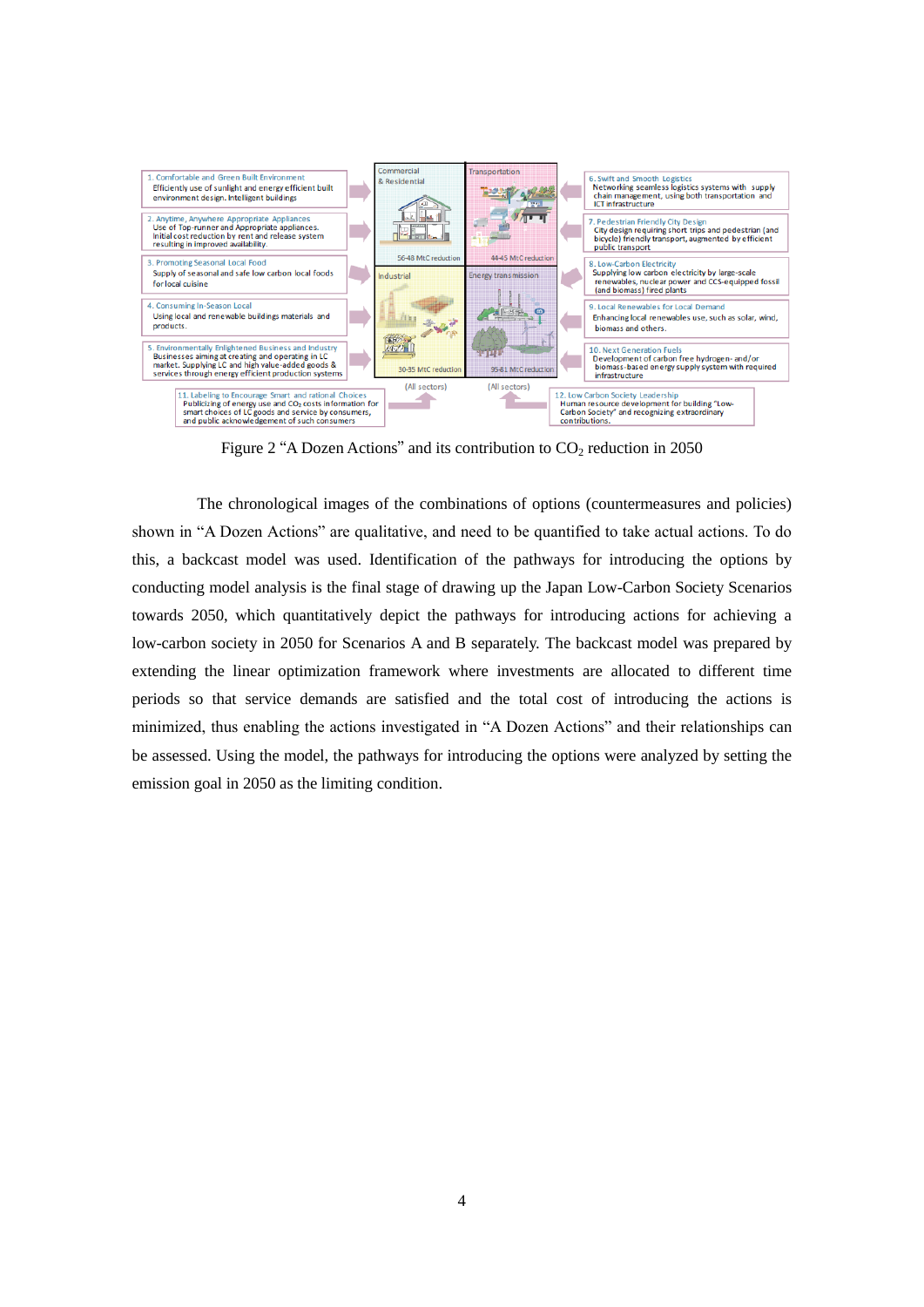# 3. Pathways towards 70% reduction in 2050 using the backcast model

Pathways for achieving a 70% reduction of  $CO<sub>2</sub>$  emission compared to the 1990 level while satisfying service demands along Scenarios A and B were visualized as shown [Figure 3b](#page-8-0)y using the backcast model with the objective function as minimization of the total costs during the period (see the Appendix for the data of each option assumed and the details of the model structure). In cases where a  $CO<sub>2</sub>$  reduction goal was not established, the  $CO<sub>2</sub>$  emission was estimated to start decreasing after peaking around 2020 due to changes in the number of households and industrial structure, and the  $CO_2$  emission in 2050 will be similar to the 1990 level, although the results slightly differ by scenario. As this result was far from the targeted 70% reduction, the  $CO<sub>2</sub>$  emission in 2050 was set as the limiting condition for the subsequent investigations.

In case where the  $CO_2$  emission target in 2050 was set to be a 70% reduction compared to the 1990 level, the pathways to reach this in Scenarios A and B were quite similar, showing that the optimum course in terms of total cost is to start introducing measures as soon as in 2010, reducing emissions by 17% of 1990 level in 2020 and by 30% in 2030.



Figure 3 Pathways of  $CO<sub>2</sub>$  emissions toward 70% reduction in 2050

<span id="page-8-0"></span>When the  $CO<sub>2</sub>$  emission was constrained, the reduction effects of the actions described in "A Dozen Actions" were analyzed as shown in [Figure 4.](#page-9-0) Action 4 is included in Actions 1 and 2.The effects of Actions 11 and 12 are not explicitly shown because they are cross sectional. Introduction of all actions has been depicted to start at an early stage of the analyzed period.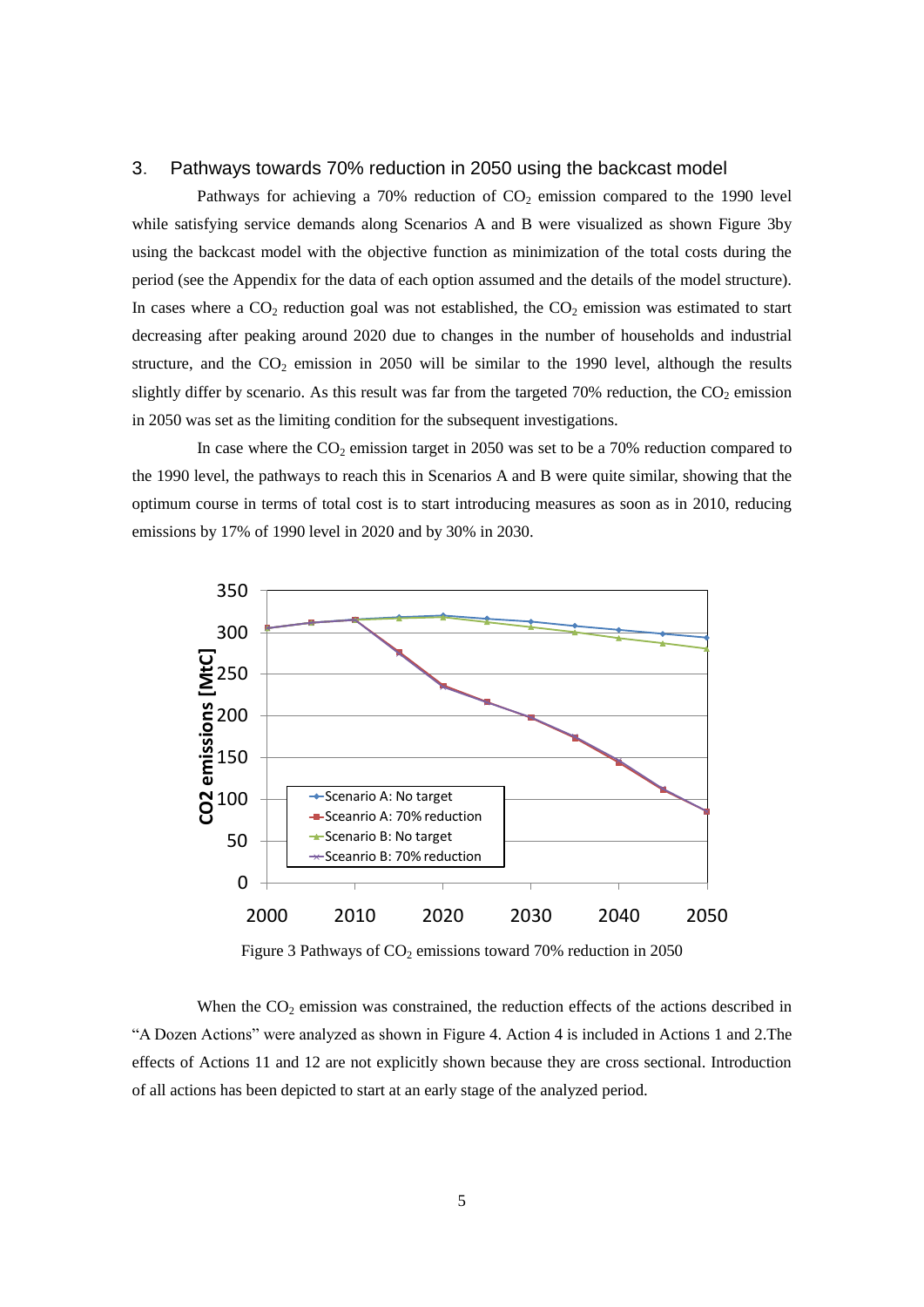





<span id="page-9-0"></span>Figure 4 CO<sub>2</sub> reduction wedges by "A Dozen Actions" in Scenarios A and B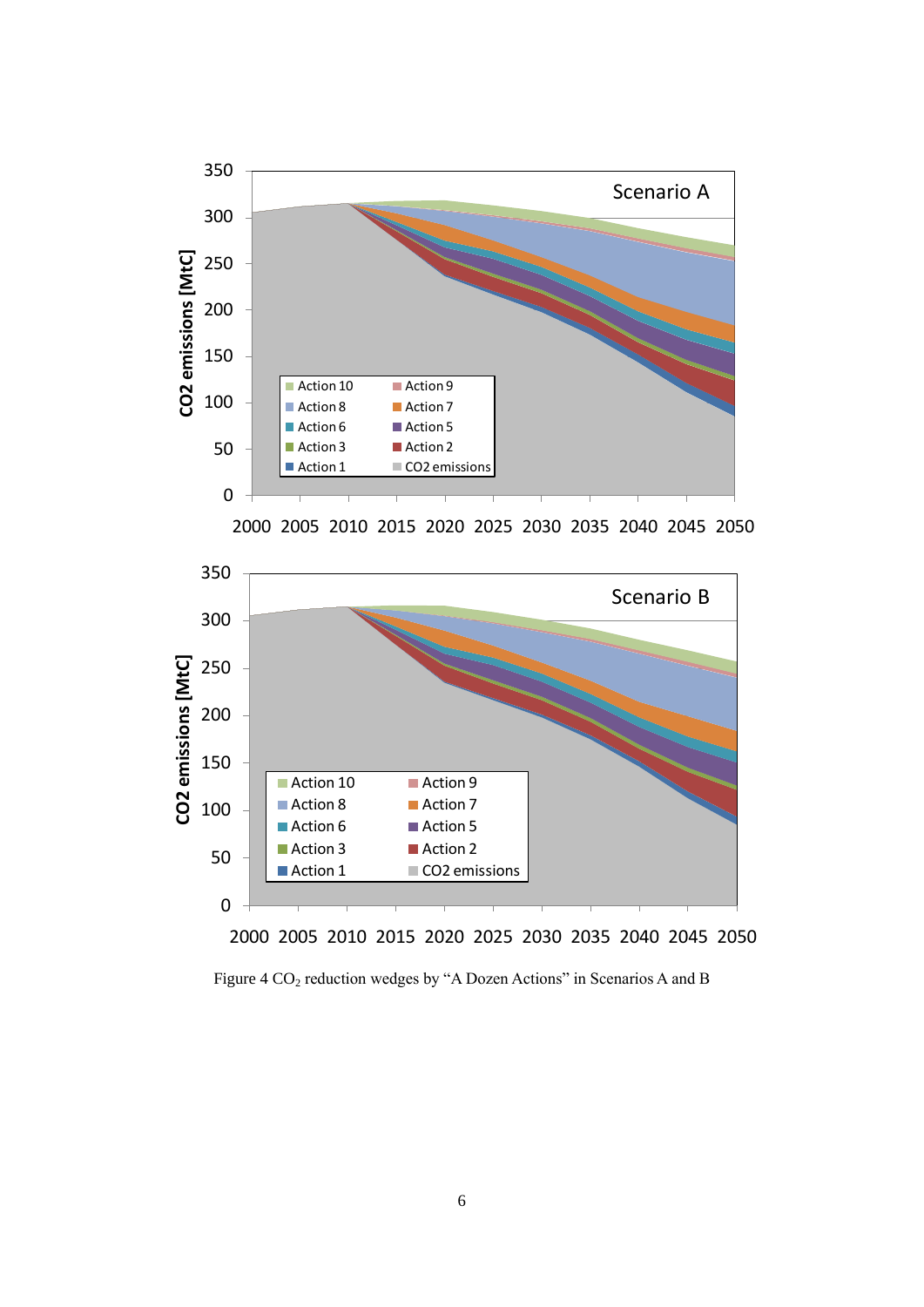The timings of introducing the assumed options were organized in form of a Gantt chart [\(Figure 5\)](#page-11-0). In the figure, countermeasures are shown in red and policies are shown in green. The periods shown with bars are those for actively spreading the measure or for spreading the policy nationwide. Arrows denote periods for maintaining the ratio of spread of the countermeasure or the period for continuing the policy. Diamonds are the timing for drawing up and enforcing the policy. The energy efficient household appliances in the figure were analyzed by preparing data for specific technologies separately, such as air conditioners and kerosene heaters, but the technologies are summarized in the figure as the analysis results were similar.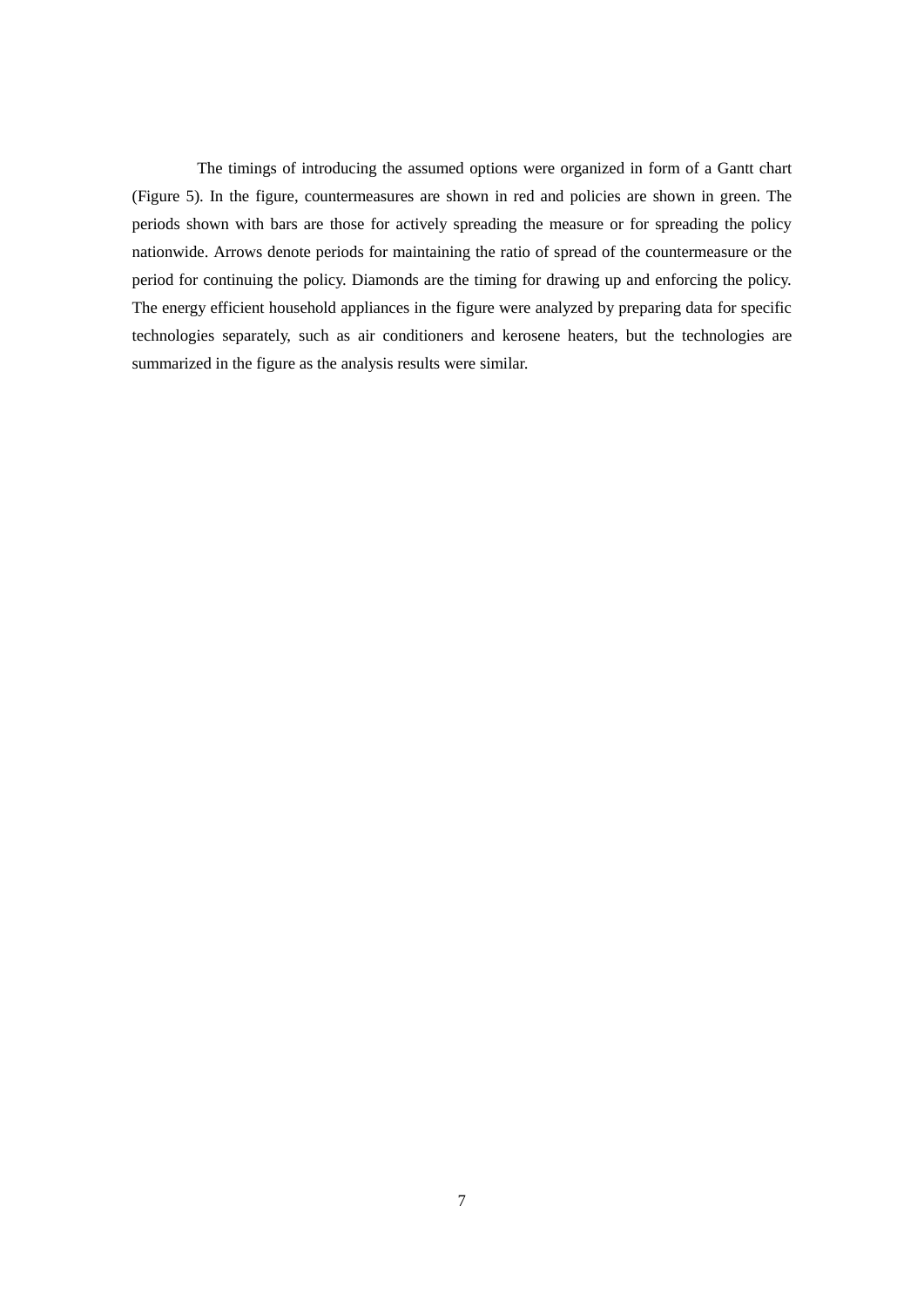|                                                                                  | 2010 | 2020 | 2030 | 2040<br>2050 |
|----------------------------------------------------------------------------------|------|------|------|--------------|
| Residential and commertial sector                                                |      |      |      |              |
| Introduction of simplified methods for assessing the<br>performance of buildings |      |      |      |              |
| Spread technologies of insulated houses and buildings                            |      |      |      |              |
| Spread insulated houses and buildlings                                           |      |      |      |              |
| Introduce a system for labeling houses and buildings                             |      |      |      |              |
| Revice the top-runner standards                                                  |      |      |      |              |
| Spread the use of energy efficient household appliances                          |      |      |      |              |
| Spread the use of energy efficient office appliances                             |      |      |      |              |
| Introduce solar water heating appliances                                         |      |      |      |              |
| Agriculture                                                                      |      |      |      |              |
| Introducing labeling of farm products                                            |      |      |      |              |
| Increase consumer awareness of low-carbon farm products                          |      |      |      |              |
| Encourage the consumption of seasonal foods                                      |      |      |      |              |
|                                                                                  |      |      |      |              |
| Spread energy efficient devices in agriculture                                   |      |      |      |              |
| Industry                                                                         |      |      |      |              |
| Introduce a CO2 emission disclosure system by each<br>company and office         |      |      |      |              |
| Establish CO2 emission disclosure system on the entire                           |      |      |      |              |
| Spread energy efficient devices in industry                                      |      |      |      |              |
| Fuel shift to gas in industry                                                    |      |      |      |              |
| Promote electrification in industry                                              |      |      |      |              |
| Spread steel furnaces installed with CCS                                         |      |      |      |              |
| Passenger transportation                                                         |      |      |      |              |
| Change the city structure by revising land use                                   |      |      |      |              |
| Introduce a system for drawing up intensive land use and                         |      |      |      |              |
| transport plans together with citizens                                           |      |      |      |              |
| Promote the concentration of houses, etc. in the center of                       |      |      |      |              |
| Create a system of preferential treatment for low-carbon<br>vehicles             |      |      |      |              |
| Spread energy efficient automobiles                                              |      |      |      |              |
| Spread biomass energy use                                                        |      |      |      |              |
| Spread energy efficient railways                                                 |      |      |      |              |
| Spread energy efficient vessels                                                  |      |      |      |              |
| Spread energy efficient airplanes                                                |      |      |      |              |
| Spread energy efficient light automobiles                                        |      |      |      |              |
| Conduct technological demonstrations near existing                               |      |      |      |              |
| hydrogen supply stations                                                         |      |      |      |              |
| Investigate plans for positioning hydrogen supply stations                       |      |      |      |              |
| Expand research and development of fuel cells                                    |      |      |      |              |
| Introduce fuel cell vehicles                                                     |      |      |      |              |
| Freight transportation                                                           |      |      |      |              |
| Revise the top-runner standards                                                  |      |      |      |              |
| Spread energy efficient trucks                                                   |      |      |      |              |
| Promote a modal shift in logistics                                               |      |      |      |              |
| Spread biomass fuel                                                              |      |      |      |              |
| Energy supply sector                                                             |      |      |      |              |
| Introduce energy efficient thermal power plants                                  |      |      |      |              |
| Promote the development of CCS technologies and safety                           |      |      |      |              |
| assessment                                                                       |      |      |      |              |
| Establish safe and efficient CCS technologies                                    |      |      |      |              |
| Spread thermal power plants equipped with CCS                                    |      |      |      |              |
| Promote lower costs of introducing renewables                                    |      |      |      |              |
| Raise the exercise price of renewables and construct a                           |      |      |      |              |
| warranty system with a certain guarantee period                                  |      |      |      |              |
| Increase solar and wind power generation                                         |      |      |      |              |

<span id="page-11-0"></span>Colors in the figure: red: measure, green: policy Width of the lines: Bars denote periods for actively spreading the measure or for spreading the policy nationwide. Arrows denote periods for maintaining the ratio of spread of the measure or the period for continuing the policy. Diamonds are the timing for drawing up and enforcing the policy.

Figure 5 Gantt chart of options towards 70% reduction of  $CO<sub>2</sub>$  emission by 2050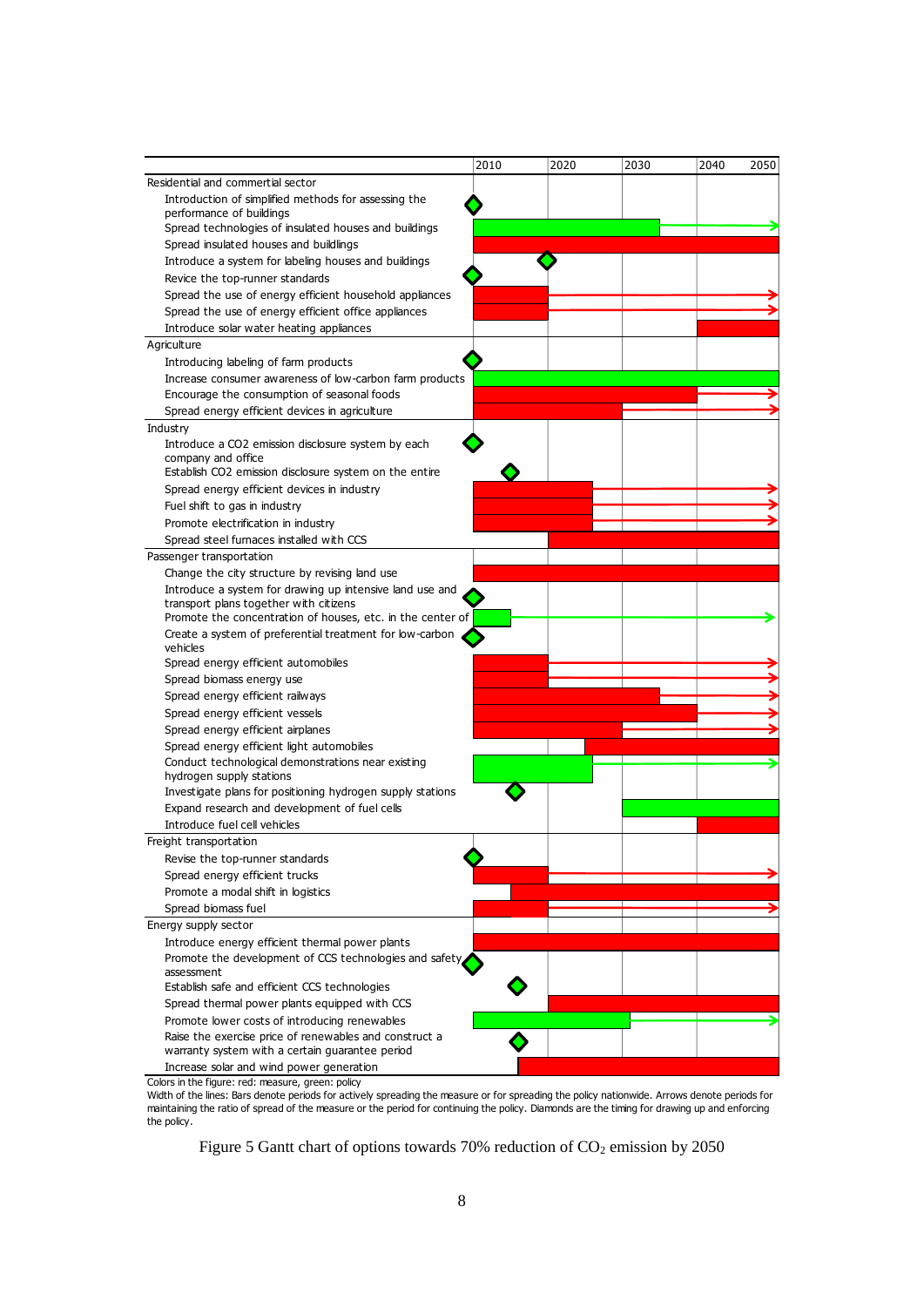# 4.Viewpoints of future pathways: five reasons for taking early action

The investigation of the pathways until 2050 shows that options (measures and policies) towards a low-carbon society should be executed promptly to minimize the total cost needed to achieve the goal. As listed below, there are five main reasons for taking early actions. The investigation has also revealed a key issue in acting promptly i.e. to find necessary initial investment.

#### Key reasons for early action

- 1) Technologies have learning-by-doing effects, and the additional cost of low-carbon technologies will be reduced as the technologies spread.
- 2) If actions are delayed, learning-by-doing effects may not work sufficiently, thus increasing the total additional investment required to achieve a low-carbon society.
- 3) Infrastructure cannot be built immediately, making it difficult to replace suddenly to a low-carbon society before 2050.
- 4) The technological development in future has uncertainties. If the development of a dominant technology at this moment falls behind schedule, it will not be able to be spread as expected and CO<sup>2</sup> emission target will not be achieved. Early action creates for spreading alternative actions for the LCSs in case such a situation arises.
- 5) As the cumulative emissions affect global warming, reducing the  $CO<sub>2</sub>$  emissions in only 2050 will not be able to stabilize the climate, which is the one of the important aim of a low-carbon society.

Hereinafter, each of the reasons has been explained using investigated and quantitatively analyzed results. In this study the "reason 5" has been mentioned but not analyzed in detail.

#### 1) Learning-by-doing effects

-

Technologies have learning-by-doing effects in general. Costs are known to decrease as the introduction of technologies increases as shown in [Figure 6.](#page-13-0) For example, the learning rate (the percentage cost reduction by doubling the cumulative amount) of photovoltaic (PV) system is estimated to be about 20% [\(Figure 7\)](#page-13-1). According to a meta-study<sup>1</sup> on the learning-by-doing effects of various energy devices in end-use and energy supply sector, the learning effects vary depending on the technology and are not uniform. The learning-by-doing effects have been reported for various technologies besides PV system in the [Table 2.](#page-13-2) In studying the pathways, the fixed costs of low-carbon technologies were assumed to decrease as the cumulative amount of introduction increases (as learning progresses).

 $1$  Alan McDonald, Leo Schrattenholzer (2001) "Learning rates for energy technologies" Energy Policy 29 (2001), PP 255-261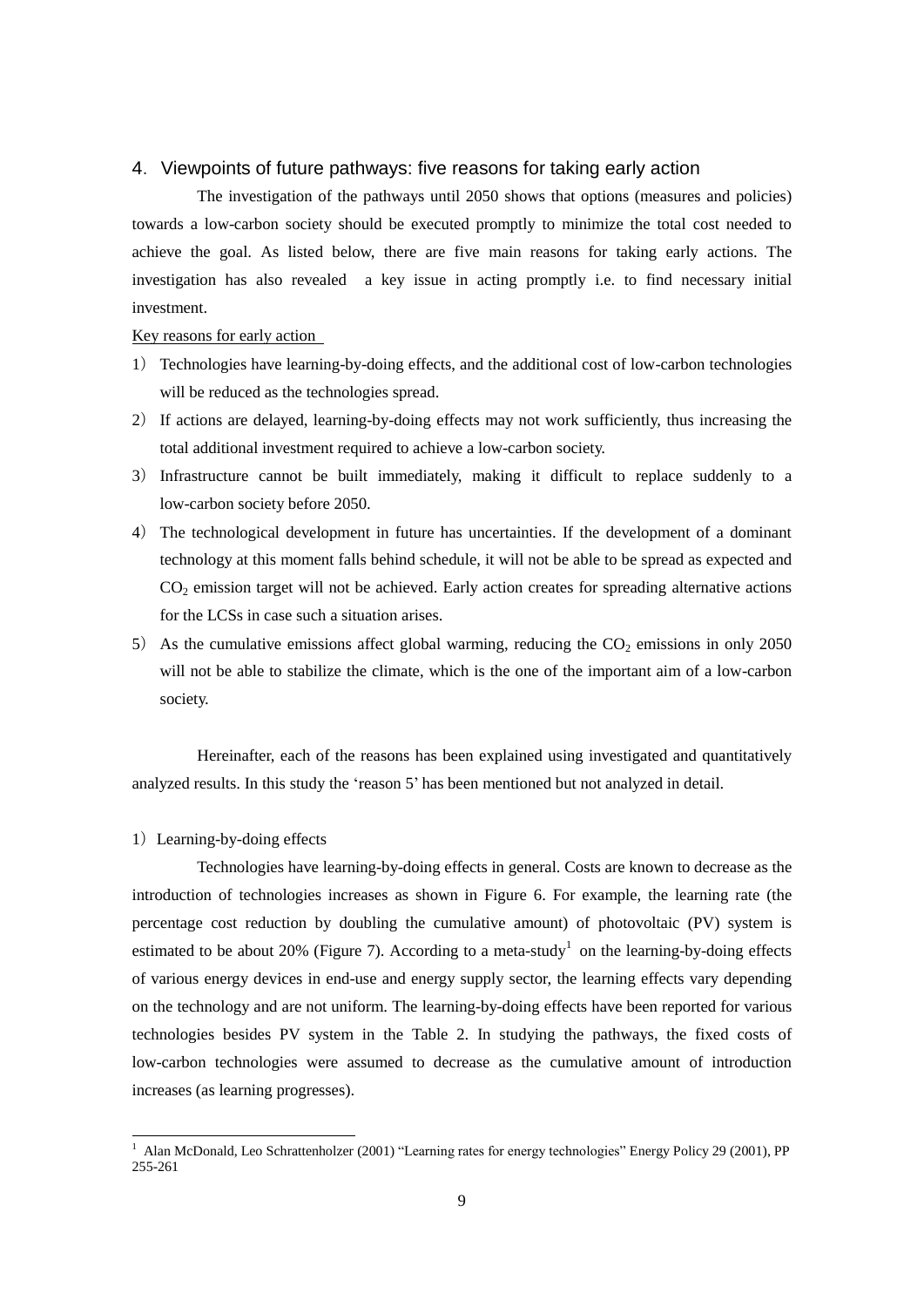

<span id="page-13-0"></span>



Figure 7 Historical learning curve of Photovoltaic system<sup>2</sup>

<span id="page-13-2"></span><span id="page-13-1"></span>

| Technology                        | Regional      | Period    | Learning    | $R^2$ |
|-----------------------------------|---------------|-----------|-------------|-------|
|                                   | scale         |           | rate $(\%)$ |       |
| Gas turbine                       | World         | 1958-1980 | 13          | 0.94  |
| Nuclear power plant               | <b>OECD</b>   | 1975-1993 | 5.8         | 0.95  |
| Hydro power plant                 | <b>OECD</b>   | 1975-1993 | 1.4         | 0.89  |
| Coal-fired plant                  | <b>OECD</b>   | 1975-1993 | 7.6         | 0.90  |
| Gus turbine combined cycle (GTCC) | <b>OECD</b>   | 1984-1994 | 34          | 0.78  |
| Wind power                        | <b>OECD</b>   | 1981-1995 | 17          | 0.94  |
| Photovoltaics                     | World         | 1968-1998 | 20          | 0.99  |
| Ethanol production                | <b>Brazil</b> | 1979-1995 | 20          | 0.89  |
| Bulb-shaped fluorescent lamp      | U.S.          | 1992-1998 | 16          | 0.66  |
| Air-conditioner                   | Japan         | 1972-1997 | 10          | 0.82  |

Table 2 Examples of learning-by-doing of energy technologies<sup>3</sup>

Whether to take learning-by-doing effects into account or not greatly affects the estimated cost and optimum timing of incorporating the options. Differences in the unit cost of introducing options for reducing  $CO_2$  caused by learning-by-doing effects are shown in [Figure 8](#page-14-0) using water

 $\overline{\phantom{a}}$ 

 $2$  EPIA (2009) "Set for 2020 Solar Photovoltaic electricity: A mainstream power source in Europe by 2020"

<sup>&</sup>lt;sup>3</sup> Alan McDonald, Leo Schrattenholzer (2001) "Learning rates for energy technologies" Energy Policy 29 (2001), PP 255-261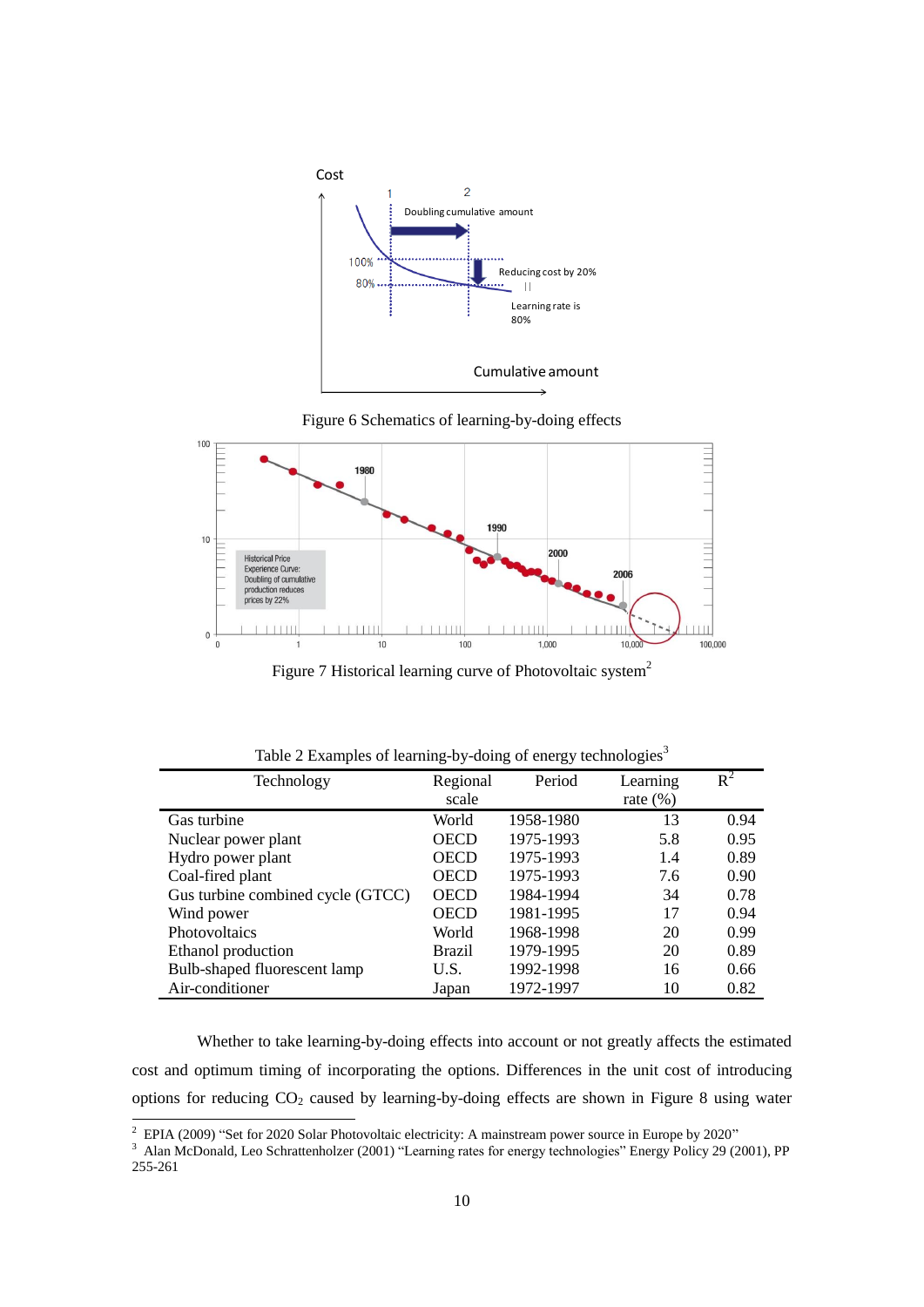heaters in the residential sector as an example. When learning-by-doing effects are considered, the cost of introducing the appliances, which was assumed to start in 2010, were estimated to gradually decline after 2015.



<span id="page-14-0"></span>Figure 8 Differences in unit additional cost by learning-by-doing effects (water heater, Scenario A)

The differences in learning-by-doing effects also affect the optimum timing of introducing the options, and the pathway of  $CO<sub>2</sub>$  reduction will be delayed if there are no learning effects (Figure [9\)](#page-14-1). Learning-by-doing effects also resulted in an almost three-fold difference in the estimated cumulative investment from 2000 to 2050 when reductions in fuel costs were also considered: 12 trillion JPY with learning effects and 34 trillion JPY without learning effects (assumed discount rate: 3%). This was also the similar in Scenario B.



<span id="page-14-1"></span>Figure 9 Comparison of CO<sub>2</sub> pathways with and without learning-by-doing effects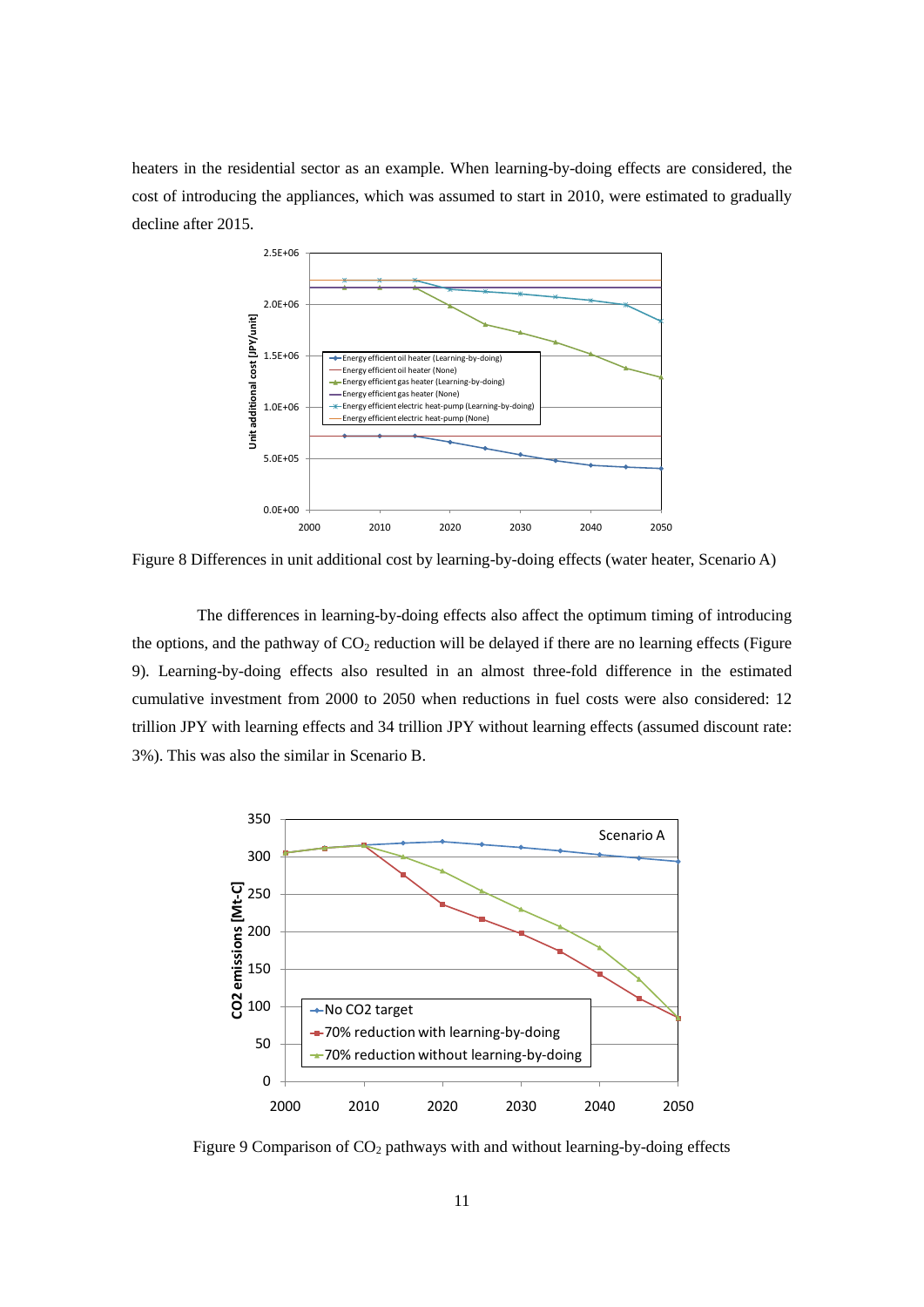Introducing major  $CO<sub>2</sub>$  reduction options by quickly investing large sums will not only gradually reduce the cost by learning-by-doing effects but also reduce the total investment needed for achieving a low-carbon society. In this analysis,  $CO<sub>2</sub>$  reduction of only 70% by 2050 was investigated, but further reductions could be sought in future as international negotiations progress. Early investment and lower costs by learning effects will also help achieve such demands.

#### 2) Delays in starting actions will result in higher costs

If initiation of actions is delayed, the total additional investment is likely to be higher as learning-by-doing effects will not be able to work effectively as shown [Figure 10.](#page-15-0) In this analysis, fixed costs such as equipment costs and reduction of fuel costs by reduced energy consumption are considered and converted into present values at the discount rate of 3% to determine the total investment. Additional investment is the difference in fixed cost compared to that of conventional devices minus the reduction of fuel costs. As for the fuel costs in this study, we have usedthe future fuel prices based on assumptions of International Energy Agency and U.S. Department of Energy.

If actions are taken quickly (early action), the total additional fixed cost from 2010 to 2050 will be 80 trillion JPY in Scenario A and 62 trillion JPY in Scenario B, which are annual averages of 2 trillion JPY and 1.5 trillion JPY, respectively. The fuel cost reductions will be 68 trillion JPY and 69 trillion JPY, respectively. Thus, the resultant additional investment will be 12.7 trillion JPY in Scenario A and -7 trillion JPY in Scenario B. And if actions are delayed (started in 2020), the total additional fixed costs will increase as the learning-by-doing effects will not work to its potential and will be 93 trillion JPY in Scenario A and 91 trillion JPY in Scenario B. The reduction of fuel costs will be only 54 trillion JPY in both scenarios as the options will spread late. Thus, the resultant additional investment from 2010 to 2050 will be 39 trillion and 37 trillion JPY in Scenarios A and B, respectively.



<span id="page-15-0"></span>Figure 10 Comparison of total additional investment between early action and 10 Yrs delay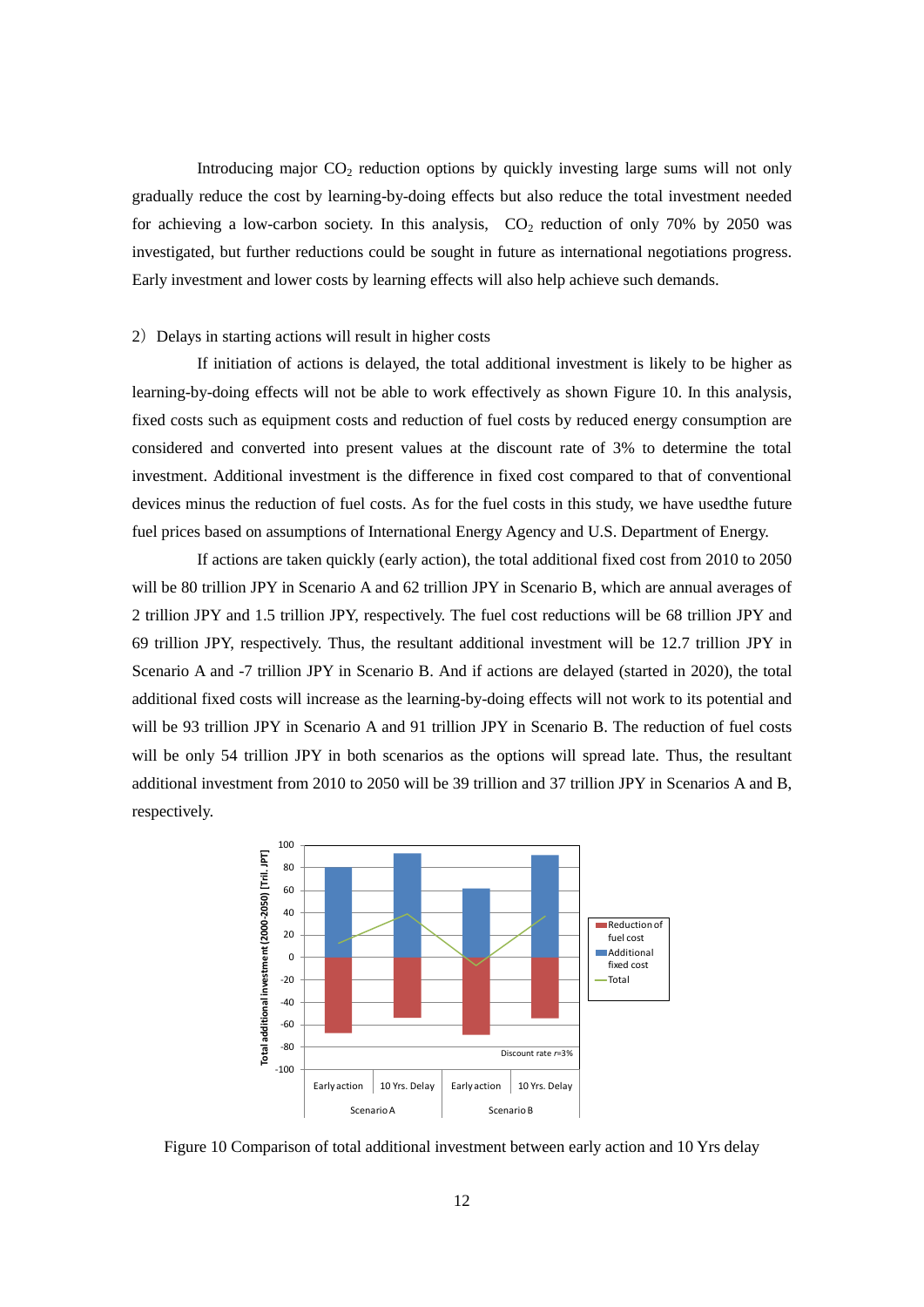#### 3) It takes time to construct infrastructure

-

Infrastructure (city infrastructure, transportation systems, energy infrastructure, buildings, etc.) generally has a long service life and cannot easily be modified once constructed. For example, according to "Social Capital of Japan" (Cabinet Office Director-General (2007)), the average service life<sup>4</sup> of roads and railways is 51 and 34 years, respectively, and almost all other infrastructure has life spans of 40 years or more<sup>5</sup> [\(Table 3\)](#page-16-0). Thus, if the right timing for rebuilding infrastructure is missed, it will make it difficult to switch to a low-carbon infrastructure and to achieve the target  $CO<sub>2</sub>$ reduction (Table 4).

<span id="page-16-0"></span>

| Sector/Assets                                                            | Average service |
|--------------------------------------------------------------------------|-----------------|
|                                                                          | life $(Yr)$ .   |
| Road                                                                     | 51              |
| Harbor                                                                   | 49              |
| Airport                                                                  | 16              |
| Former Japan National Railways                                           | 22              |
| Japan Railway Construction Public Corporation, etc.                      | 26              |
| Subways, etc.                                                            | 34              |
| Former Nippon Telegraph and Telephone Public Corporation                 | 18              |
| Sewerage                                                                 | 57              |
| Waste disposal                                                           | 40              |
| Water works                                                              | 39              |
| City park                                                                | 43              |
| Education (Schools and academic facilities)                              | 39              |
| Education (social education, physical education and cultural facilities) | 41              |
| Flood control                                                            | 85              |
| Forestry conservation                                                    | 50              |
| Coastal protection                                                       | 30              |
| Agriculture                                                              | 44              |
| Forestry                                                                 | 49              |
| Fishery                                                                  | 50              |
| Postal service                                                           | 18              |
| National forest                                                          | 47              |
| Water works for industrial use                                           | 38              |

Table 3 Average service life of infrastructure in each sector

<sup>&</sup>lt;sup>4</sup>Average service life of each sector: Because infrastructure is composed of a number of component assets that differ in service life, the mean service life is calculated by weighting and combining the service life of representative assets. There are various calculation methods, and all involve calculating not only the mean in a single year but also the means in two or more years and their simple average. Data shown was tentatively calculated by computing the mean service life of each sector based on the "Ministerial ordinance on the service life of depreciation assets (Ordinance No. 15 of the Ministry of Finance on March 31, 1965)", collecting more data, and revising the life spans.<br><sup>5</sup> The average service lives of these sectors are cited from the reference and are for information only.

These values were not assumed as prerequisites in the model analysis.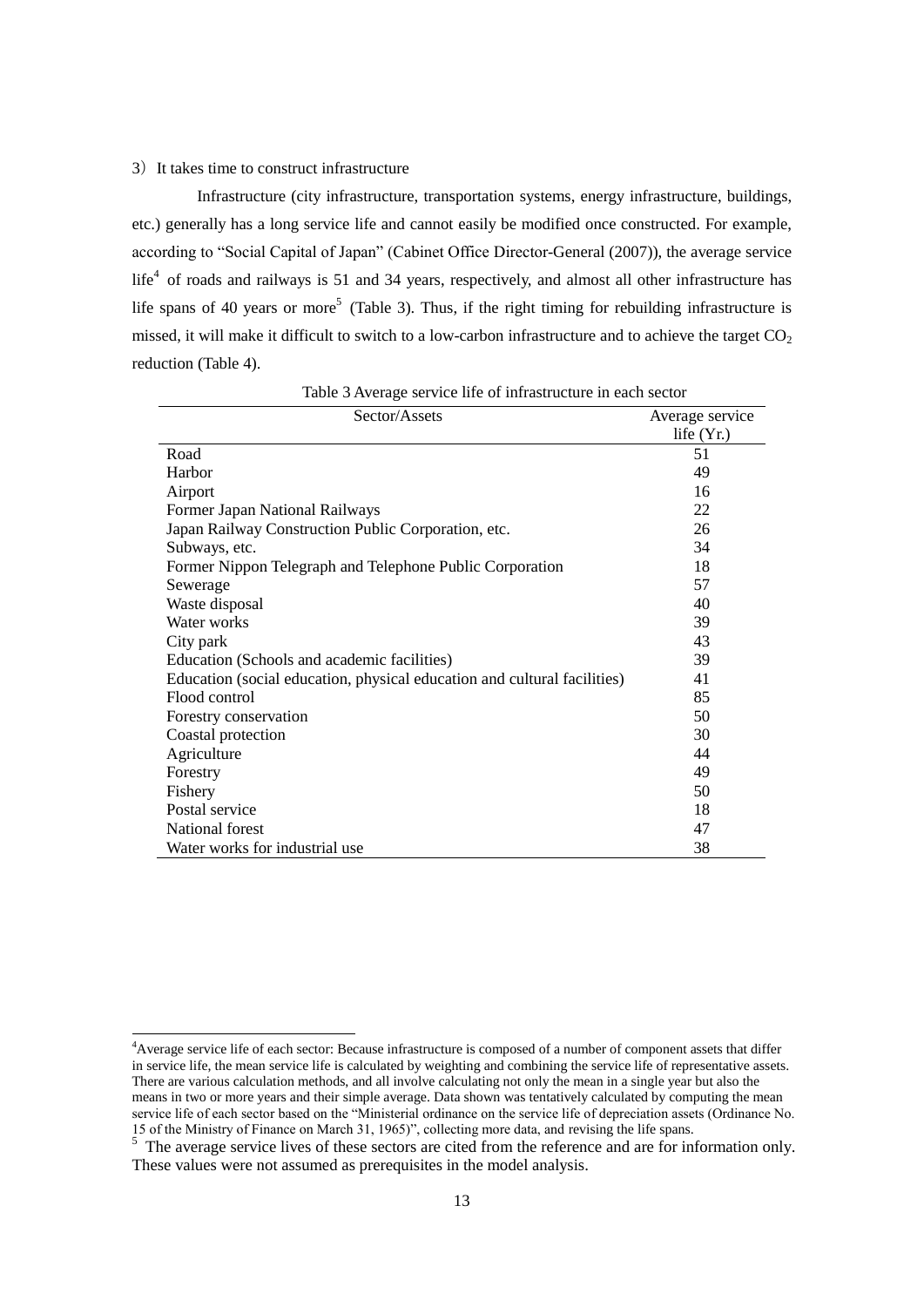|                   | Delays in infrastructure |               |               |               |               |
|-------------------|--------------------------|---------------|---------------|---------------|---------------|
|                   | Early action             | Start in 2020 | Start in 2030 | Start in 2040 | Start in 2050 |
| Scenario A        | 85.2                     | 86.7          | 109.5         | 134.6         | 161.3         |
| (Compared to      | $(.70\%)$                | $(-69.5\%)$   | $(-61.4\%)$   | $(-52.6\%)$   | $(-43.2\%)$   |
| the $1990$ level) |                          |               |               |               |               |
| Scenario B        | 85.2                     | 85.2          | 106.2         | 131.7         | 158.3         |
| (Compared to      | $(.70\%)$                | $(.70\%)$     | $(-62.6\%)$   | $(-53.6\%)$   | $(-44.3\%)$   |
| the $1990$ level) |                          |               |               |               |               |

Table 4 Delays in infrastructure shift to low-carbon and possibility of CO2 reduction in 2050 [MtC]

Furthermore, the best possible low-carbon designs need to be incorporated into newly constructed or rebuilt infrastructure to minimize the investment and achieve a low-carbon society because huge and continuous investments are required to build infrastructure.

The infrastructure that is built today is likely to be in use in 2050. Thus, building of the framework of a low-carbon society has already started.

#### 4)Uncertainties exist in the technological research, development and deployment

The development and spread of technology involves four stages: development, demonstration, deployment and diffusion. Japan has carried out development projects for various technologies, such as hydrogen fuel, fuel cells, and the nuclear fuel cycle, which are in their final stage of spreading. Some of them have diffused as planned, but others are lagging and have not yet been introduced in the market.

If we consider the fuel cell technologies, which are recently attracting attention world over, are not particularly new: Its development was started by the National Aeronautics and Space Administration (NASA) in 1961. In Japan, the Moonlight Project to develop phosphoric acid fuel cells (PAFC) was carried out from 1981 to 1986. Later in 1990s, the basic technologies were demonstrated and subsequent projects including the New Sunshine Project and the Fixed-type PAFC Millennium Project of the Japan Gas Association (2000 to 2004) highlighted its potentials. However, so far, fuel cells have only been introduced on a trial basis or for demonstration purpose by electric and gas supply companies and have not yet established a solid position in the market. The status of the nuclear fuel cycle and nuclear power technologies are similar.

The conclusions described in Section 3 are the results of an analysis is based on assumption that all technological developments and diffusion processes progress as scheduled. If this process falls 10 years behind schedule, the estimated  $CO<sub>2</sub>$  emission in 2050 will vary depending on whether early actions are taken or not: it will be 97.7 Mt-C (-65.6% compared to the 1990 level) with early actions at a maximum but 107.0 Mt-C (-62.3% compared to the 1990 level) if actions are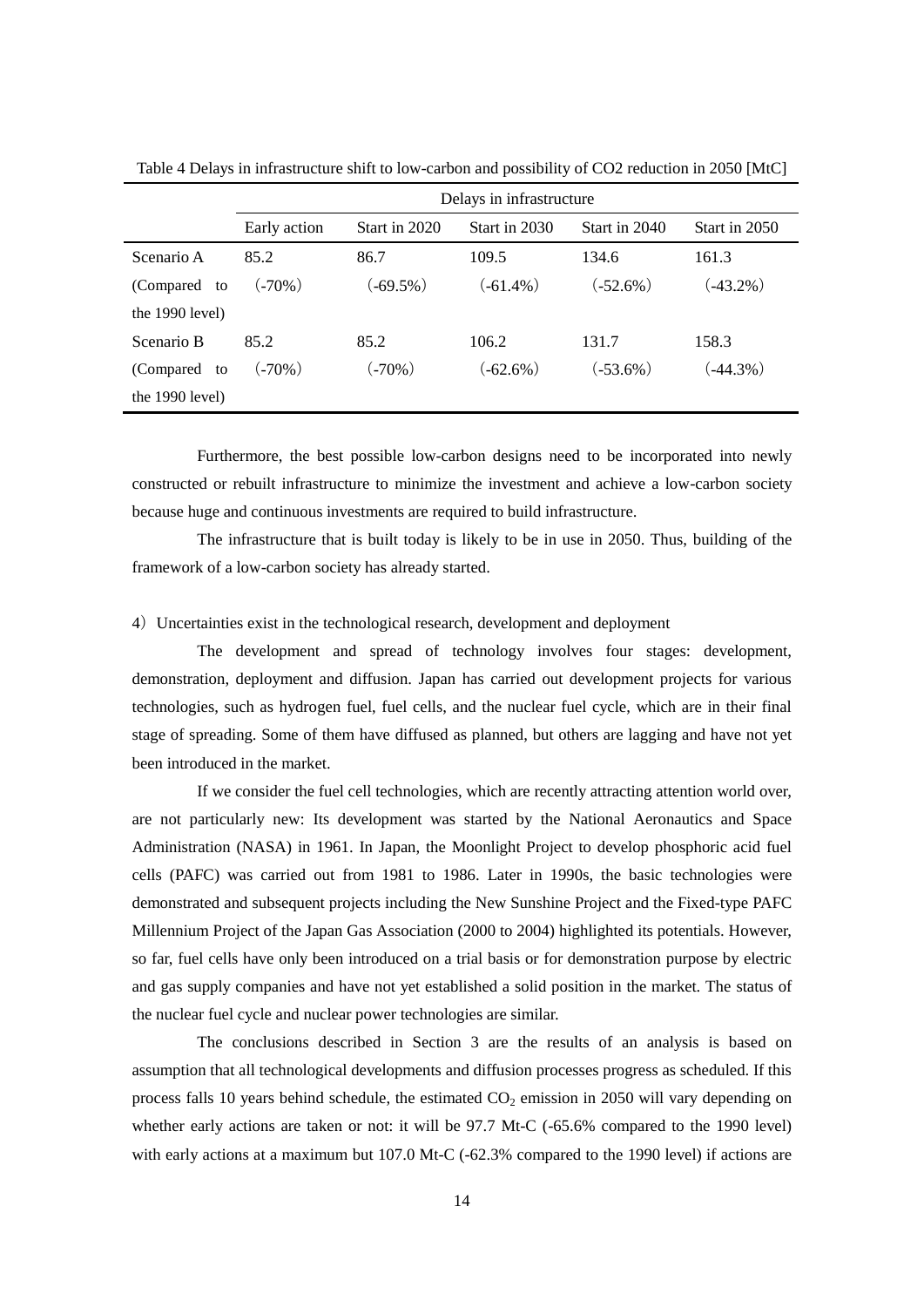taken only after 2020 [\(Figure 11\)](#page-18-0). If development is delayed by 30 years, the  $CO<sub>2</sub>$  emission will be reduced to 116.6 Mt-C (-59.0% compared to the 1990 level) with prompt actions at a maximum but will be 125.9 Mt-C (-55.7% compared to the 1990 level) if actions start in 2020, a difference of almost 5% compared to the 1990 level. This is because acting early will provide opportunities to switch to another technology if a scheduled low-carbon technology does not progress as anticipated. Taking action now to achieve a low-carbon society will encourage active technology development, improve efficiency, reduce costs by learning-by-doing effects, spread the portfolio of alternative actions, prepare for future uncertainties, and thus raise the possibility of achieving a cost-efficient low-carbon society.



Figure 11 Delay of technology development and possible  $CO<sub>2</sub>$  reduction in 2050

<span id="page-18-0"></span>Early action was shown to be necessary for achieving a low-carbon society, but this requires additional investment at the initial stage of the roadmap.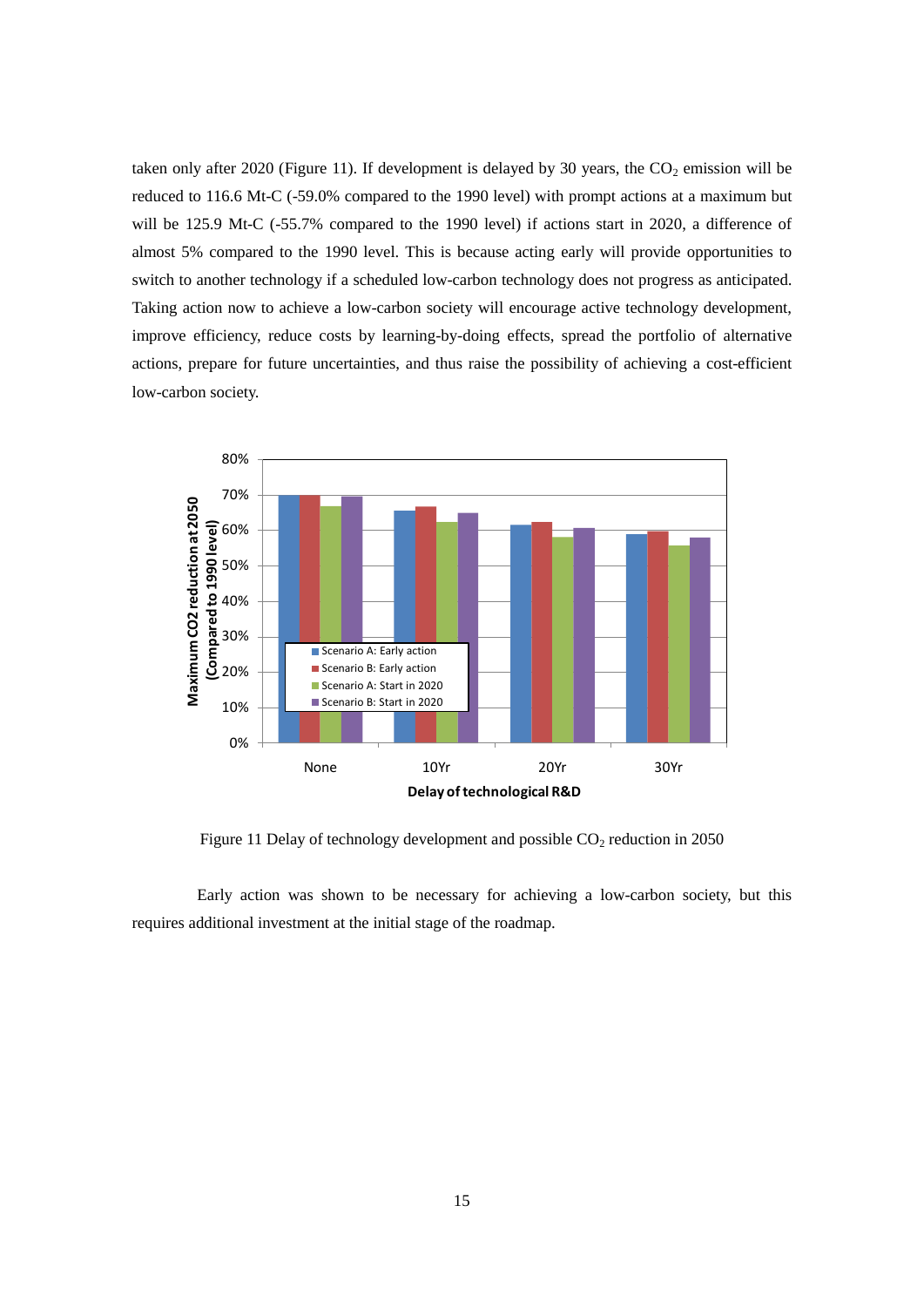#### A large-scale additional investment is needed at the initial stage.

Changes in the annual additional investment were investigated for the pathways that will incur the lowest total costs. In both Scenarios A and B, additional investment of about 5 trillion JPY annually will be needed at the initial stage even when fuel cost reductions are considered (Figure 12). In both scenarios, the necessary additional fixed costs in 2010 will be 2.5 trillion JPY in the residential and commercial sector and 2.5 trillion JPY in the transportation sector. The additional fixed costs in the transportation sector will be sharply reduced thereafter due to learning-by-doing effects and reduced demand for transportation services by changes in the structure of cities and will be almost zero in 2020. However, the additional fixed costs in the residential and commercial sector will continue to be around 2 trillion JPY a year until 2030. These investments are for options that can largely improve efficiency and reduce costs, such as next-generation vehicles in the transportation sector and energy efficiency appliances and highly insulated houses in the residential and commercial sector.

The total additional investment in the entire period from 2010 to 2050 will be 12.7 trillion JPY in Scenario A and -7 trillion JPY in Scenario B as the additional fixed costs will be reduced by learning-by-doing effects. Particularly in Scenario B, the sum may be less than the investment in conventional types of systems. Without introducing expensive low-carbon technologies by investing large sums at the initial stage, no progress will be made.

Considering that the global trend is moving toward achieving a low-carbon society, Japanese industries may lose their international competitiveness if Japan does not invest in low-carbon technologies in early because other nations will invest in such technologies and learning-by-doing advances.

For establishing new industries, continuous investment and research and development of low-carbon technologies are important. For example, Photovoltaic systems (PV) have recently become a new industry in Japan, Germany and the US because R&D on PV has been conducted for a long time and industrial infrastructure has been built. On the other hand, nations that have recently started to actively introduce PV as a matter of policy are depending on imports for the majority of systems. In Spain, PV usage was only 22 MW in total until 2004 but grown to 3,166 MW in 2008, a 100-fold increase in 4 years and surpassing the generation in Japan<sup>6</sup>. However, in 2008, PV produced in Spain did not account for even 10% of those introduced because domestic production could not keep pace with the demand. The Spanish government is encouraging people to introduce PV by setting the purchase price of PV high, which is resulting in large social costs being spent on introducing large quantities of imported products.

The sudden introduction of low-carbon policies just before 2050 will merely result in

-

<sup>&</sup>lt;sup>6</sup> IEA PVPS (2008) "Trends in photovoltaic applications - Survey report of selected IEA countries between 1922-2007" and EPIA (2009) "Global Market Outlook for Photovoltaic until 2013"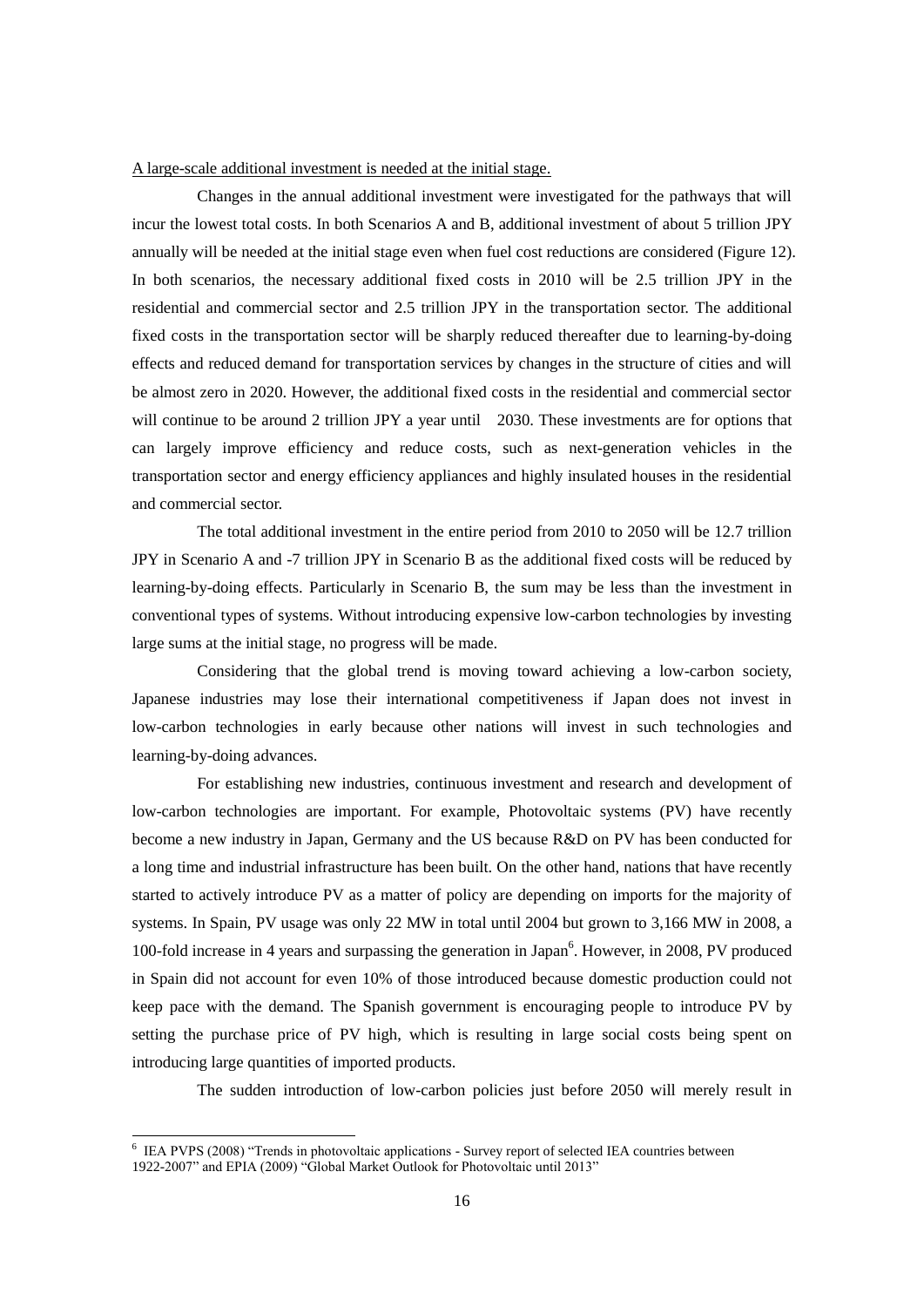funds flowing to foreign firms unless continuous efforts have been made to spread technologies and to build the production infrastructure for better diffusion of technologies and become internationally competitive. Delaying action increases the possibility of other nations investing earlier and learning-by-doing low-carbon technologies, which may adversly affect the Japanese industry. Investing in low-carbon technologies earlier and/or imposing stricter environmental restrictions than other nations to foster technology learning will enhance the international competitiveness of Japanese industry.



Figure 12 Changes in additional investment for achieving a low-carbon society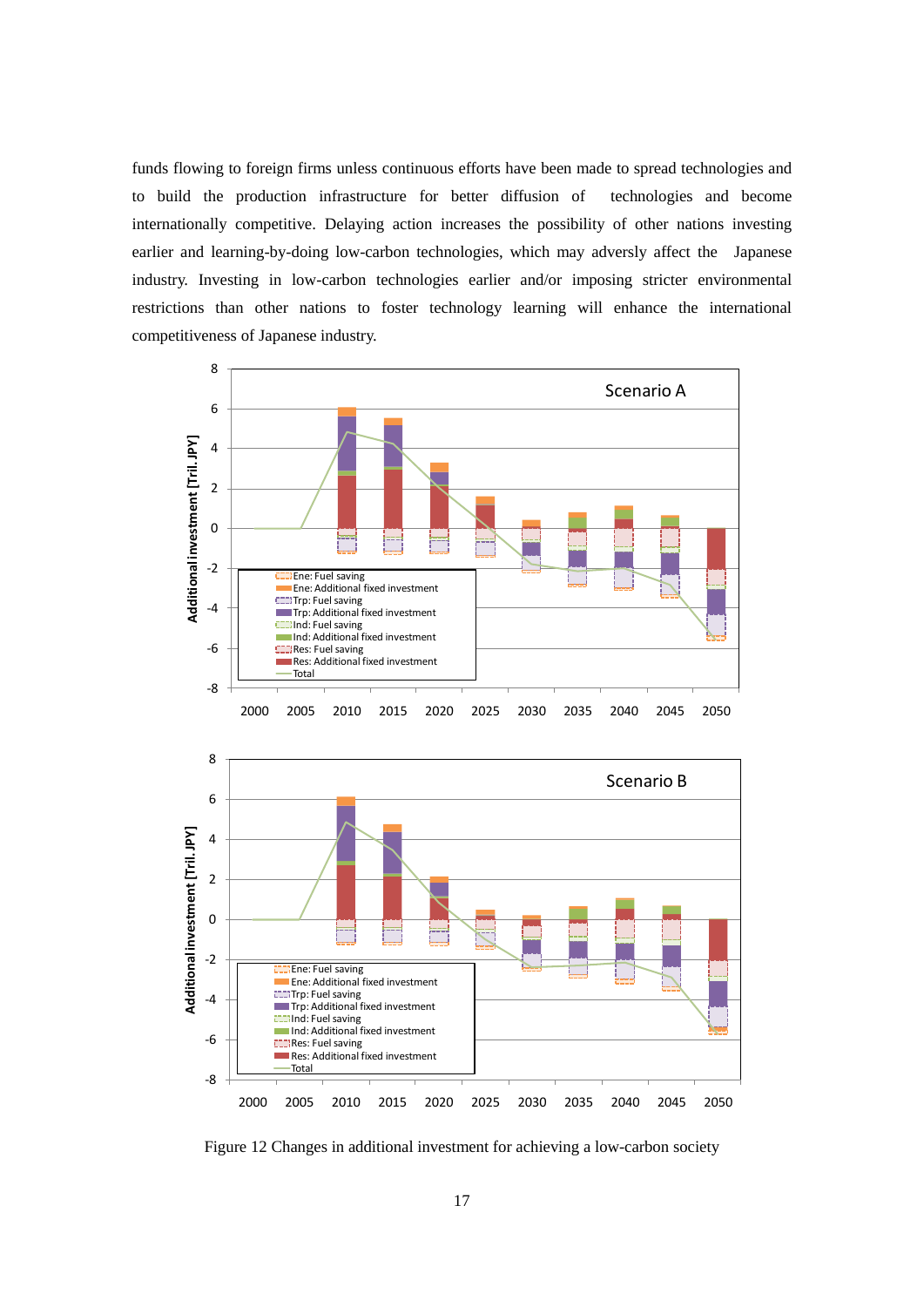## 5.Summary

The challenges towards a low-carbon society include not only short-to-medium-term viewpoints, like the Kyoto Protocol and the mid-term targets of  $CO<sub>2</sub>$  emissions, but also long-term and broad-ranging actions for achieving a 70% reduction of  $CO<sub>2</sub>$  emission compared to the 1990 level by 2050 through the diffusion of energy efficient and environmental-friendly technologies, shifting to low-carbon cities and other infrastructure, construction of low-carbon socioeconomic structures by servisizing and partly returning to agriculture, forestry and fishery.

This study quantitatively analyzed when, how and at what intensities the "A Dozen Actions" proposed in the May 2008 report should be carried out in order to achieve the 70% reduction by 2050, which was judged to be technically feasible as described in the February 2007 report, based on technical feasibility and economy.

Some analyses conducted using energy-based models have recommended that actions will start after (low-carbon) technologies get developed and inevitably will become cheaper. However, taking actions quickly increases the possibility of preventing global warming in view of the learning-by-doing effects by technology diffusion, such as those shown in today's market for Photovoltaic, the necessary lead time for converting energy infrastructure such as power plants, power cables and gas pipelines, into low-carbon systems, and uncertainties regarding future technological development, such as delays in deployment of fuel cell vehicles. The effects of cumulative  $CO<sub>2</sub>$  emissions on future temperature rises are also a strong reason for acting now, but are not analyzed and assessed in this study.

The results show that it is worth seriously investing now in actions to improve energy efficiency and reduce costs, such as developing and introducing energy efficient devices in homes and offices, building highly insulated houses and developing and diffusing next-generation automobiles in the transportation sector, to expand the market, improve efficiency and reduce costs. The government should take the initiative by setting a target vision based on long-term perspectives and scientific knowledge and take the first steps in the correct direction.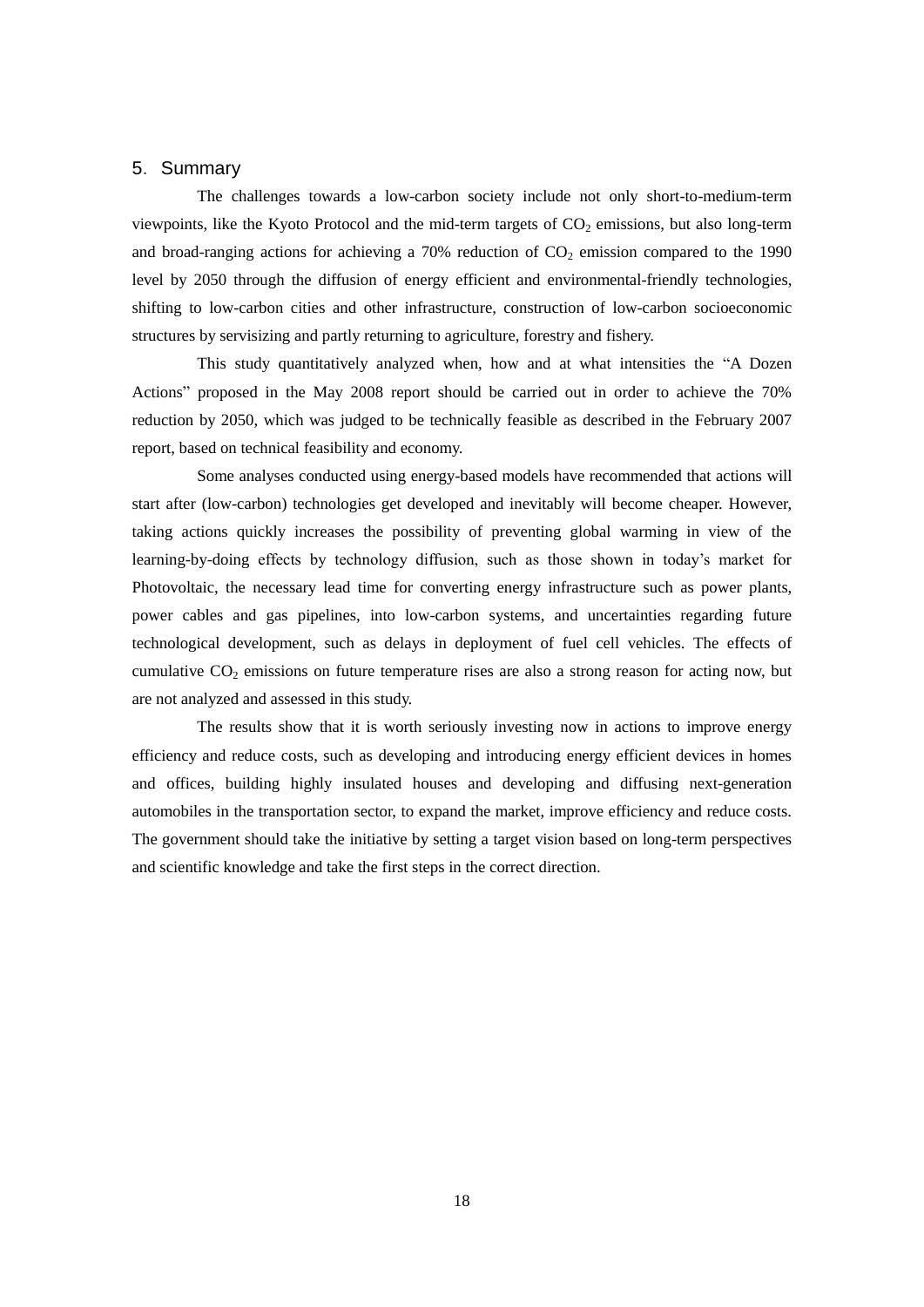#### Appendix: Quantitative assessment using a backcast model

#### 1. Overview of a backcast model

A backcast model was used to investigate what options (countermeasures and policies) should be introduced when and at what intensity in order to achieve the future social and economic activities portrayed in the scenarios while also satisfying the service demand today and throughout the period until the target year based on certain criteria, and to present a Gantt chart that also includes pathways of  $CO<sub>2</sub>$  emission and investment and quantitative data. The activities of the sectors were determined based on the scenarios and changes in social structure and population composition and were taken as exogenous variables in the model. The energy consumption, industrial structure, and  $CO<sub>2</sub>$  emission composition in the standard and target years were analyzed using the Energy Snapshot Tool (ESS) and the CGE-type model, and the values for the other years (intermediate years) were estimated endogenously by the model. Mixed integer programming was used for formulation and the Cplex solver with General Algebraic Modeling System (GAMS) was used to derive the optimum solution.

In this study, the base and target years were set to be 2000 and 2050, respectively. Pathways for achieving the target society (Scenarios A and B) of  $70\%$  CO<sub>2</sub> emission reduction compared to the 1990 level were investigated by estimating the investment in  $CO<sub>2</sub>$  reduction options and energy balance every 5 years so as to minimize the total cost during the entire analysis period, which is calculated in present value, while maintaining the activities of the scenarios under the  $CO<sub>2</sub>$ emission restrictions in 2050.



Figure A.1. Outline of the flow of estimation using a backcast model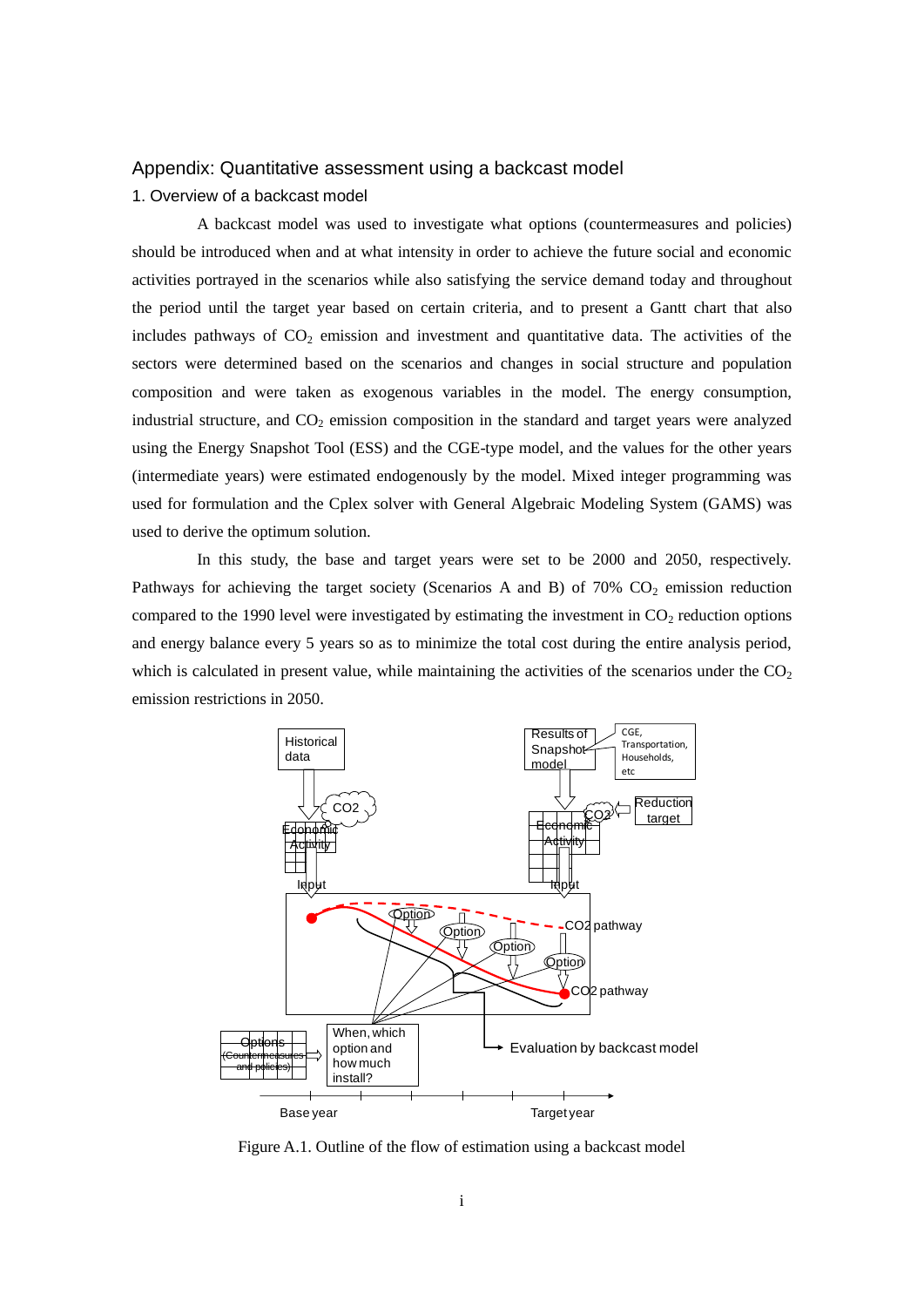#### 2. Overview of assessment using the backcast model

The pathways toward the 70% reduction of  $CO<sub>2</sub>$  emission by 2050 were investigated by the following five steps. Hereinafter, endogenous variables are expressed in uppercase, and indices and exogenous variables are expressed in lower case.

- 1) Predicting future service demands
- 2) Listing possible options (countermeasures and policies) for achieving future scenarios
- 3) Quantifying options
- 4) Adding relationships among options
- 5) Quantitative investigation using the backcast model

#### 2.1. Predicting future service demands

The future service demand by service *j* in sector *i* was put as an exogenous variable depending on the social conditions assumed in Scenarios A and B. For example, the demands were calculated from the future production of steel in the steel sector and from the number of households and the activity per household for the residential sector.

#### 2.2. Listing possible options for achieving future scenarios

As options (countermeasures and policies) toward a low-carbon society in 2050, the main countermeasures listed in the "Japan Scenarios and Actions towards a Low-Carbon Society" and main policies listed in "A Dozen Actions" were investigated. For example, actions in the residential sector included countermeasures such as "insulated houses" and "energy efficient air conditioners" mentioned in the former, and policies such "introducing a system for labeling environmental performance buildings" and "revising top-runner standards" mentioned in the latter. The numbers of measures and policies investigated in this analysis are summarized in Table A.1 for each action.

Table A.1. Numbers of measures and policies (Each is counted only once for the principal action.)

| Action                                               | Policy | Countermeasure |
|------------------------------------------------------|--------|----------------|
| 1. Comfortable and green environment                 | 19     | 5              |
| 2. Anytime, anywhere appropriate appliances          | 45     | 48             |
| 3. Promoting seasonal local foods                    | 15     | 8              |
| 4. Sustainable building materials                    | 13     |                |
| 5. Environmentally enlightened business and industry | 9      | 112            |
| 6. Swift and smooth logistics                        | 11     | 16             |
| 7. Pedestrian friendly city design                   | 11     | 26             |
| 8. Low-carbon electricity                            | 28     | 14             |
| 9. Locally renewable resources for local demand      | 14     | 6              |
| 10. Next-generation fuels                            | 32     | 32             |
| 11. Labeling to encourage smart and rational choices | 10     |                |
| 12. Leadership for a low-carbon society              | 12     |                |
| Total                                                | 219    | 267            |

\*: About 400 when a countermeasure is counted separately for multiple actions.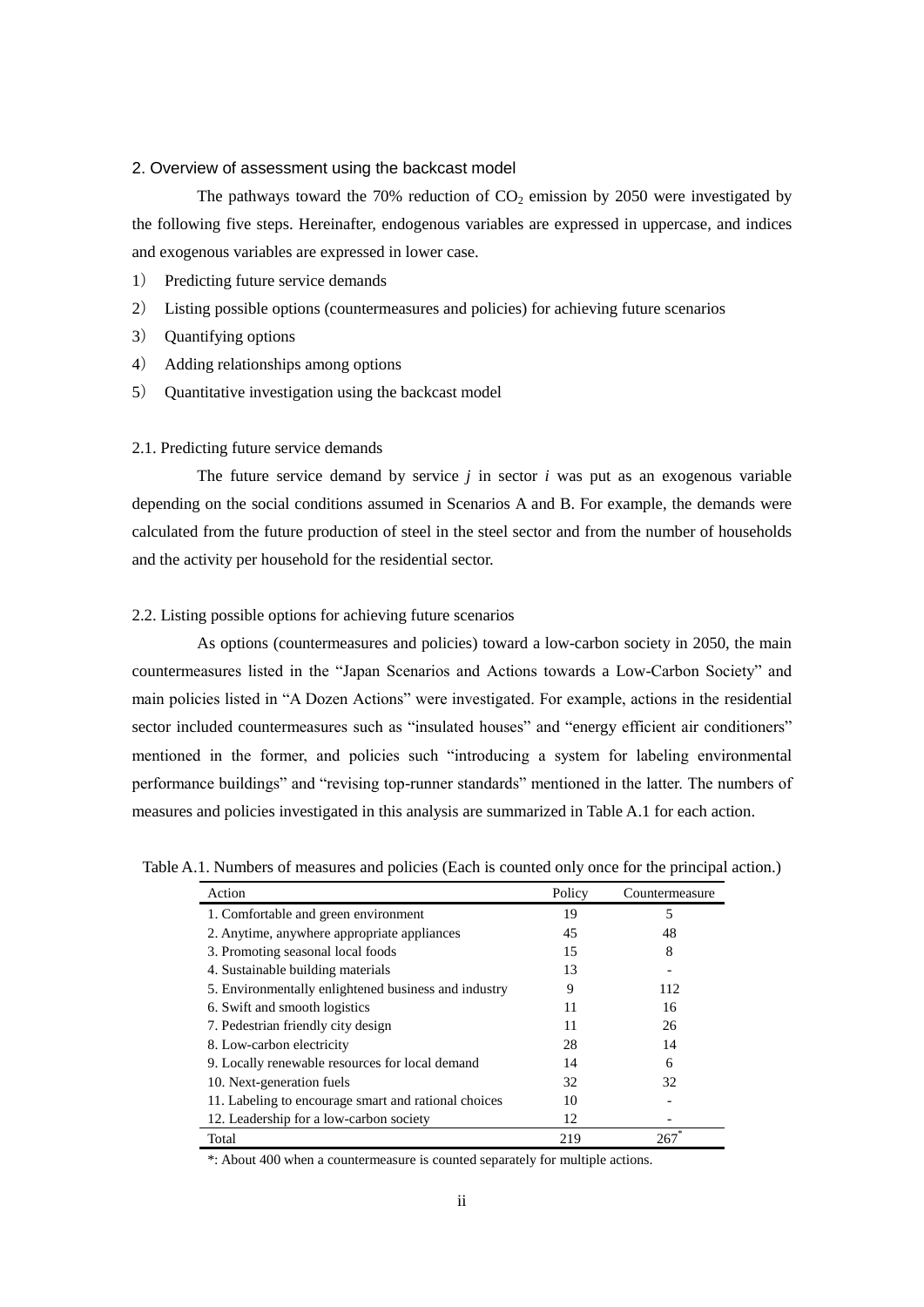#### 2.3. Quantifying options

For each countermeasure and policy, (1) the necessary period for introduction (the least number of years needed for introduction) and (2) the costs for introduction were calculated.

#### (1) Necessary period for introduction

There are options that can be completed immediately such as establishing institutional systems and those that may take several decades such as building insulated houses. For each option, the least number of years necessary for accomplishing the options was estimated by studying references and interviewing of experts. In principle, the period was the service life for countermeasures and was the mean number of years from the start of discussion until enactment for policies. In the pathway analysis, the period was used as a limiting condition, assuming that options cannot be introduced faster than the periods thus estimated (Figure A.2).



Figure A.2. Relationship between the periods needed for implementing an option and assessment of the pathways for introducing the option

#### (2) Costs for introduction

Fixed costs and fuel costs were considered as the costs required for introducing the options, and the differences from the conventional type were used as standards for assessing the timing for introducing the options. Fuel costs were not considered for policies, and costs that are known to be needed for investigating and formulating the policy were included as fixed costs.

The fixed costs for each year are endogenously determined by the model that takes learning-by-doing effects into account. The initial value  $c_{\text{finit}}$  [JPY/unit] is exogenously set as the difference between the initial fixed cost *flcs*,init [JPY/unit] of the measure and *fconv* of the conventional alternative:

$$
c_{f,\text{init}} = f_{lcs,\text{init}} - f_{conv} \tag{A.1}
$$

The fixed costs of conventional alternatives were assumed differently depending on the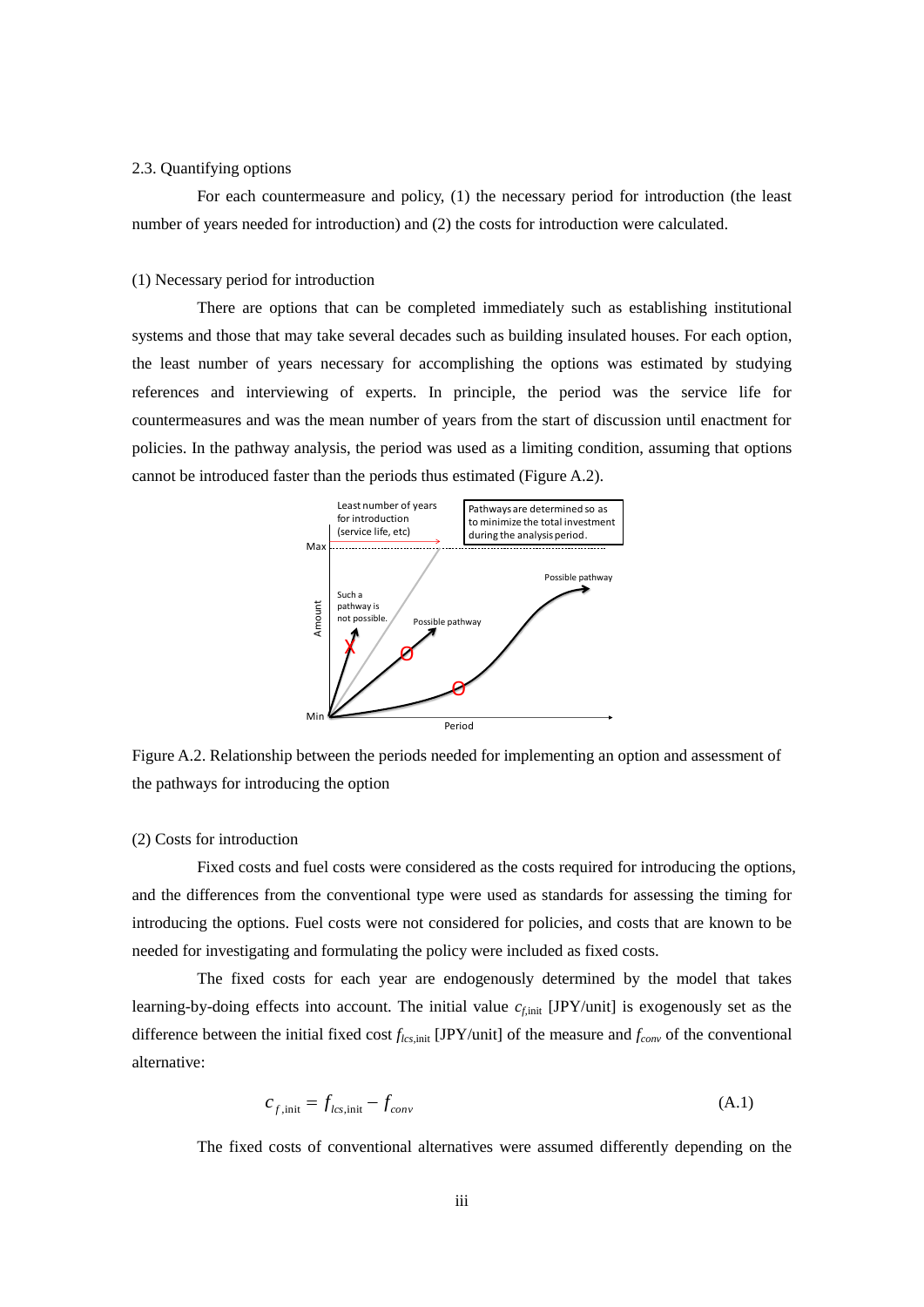kind of countermeasure or policy. The average stock costs of conventional devices were put as the conventional fixed costs for countermeasures that aim to improve efficiency. The costs of the devices before fuel conversion were used as measures for fuel shifts, and the costs of thermal power plants that are not equipped with CCS (carbon capture and storage) were used for CCS. For policies, the costs of conventional policies were assumed to be zero. The initial fixed cost of a options and the fixed cost of its conventional alternative were determined based on the "Energy Conservation Catalog" (in Japanese) (2000, 2005 and 2008) of the Energy Conservation Center, "Energy Technology Perspective (2008)" of the IEA, "Assessment and investigation of technologies for preventing global warming (in Japanese)" of the Ministry of the Environment, references of the Central Environment Council, "Japanese Motor Vehicles Guidebook (2007-2008)" of Japan Automobile Manufacturers Association, Inc., and the results of market research by ourselves.

#### 2.4. Adding relationships among options

Many options require preliminary options to have been introduced in advance. Such preliminary options are called prerequisite options. For example, electric power supply stations must have been established before electric vehicles can proliferate. In order to spread insulated houses that match the local climate and consume the minimum energy, the present insulation standards need to be revised to classify regions precisely to enable adjustment to the actual climatic conditions, and a third-party system for assessing the insulation performance of houses should be constructed. In this analysis, the relationships between the measures and policies for the "A Dozen Actions" and their prerequisite options were investigated by classifying the relationships into "absolute connection" and "partial restriction."

Absolute connection is a relationship in which a certain option cannot be started without the full introduction of its prerequisite option. This relationship is widely seen between options and its prerequisite policies (Fig. A.3).



Figure A.3. Overview of absolute connection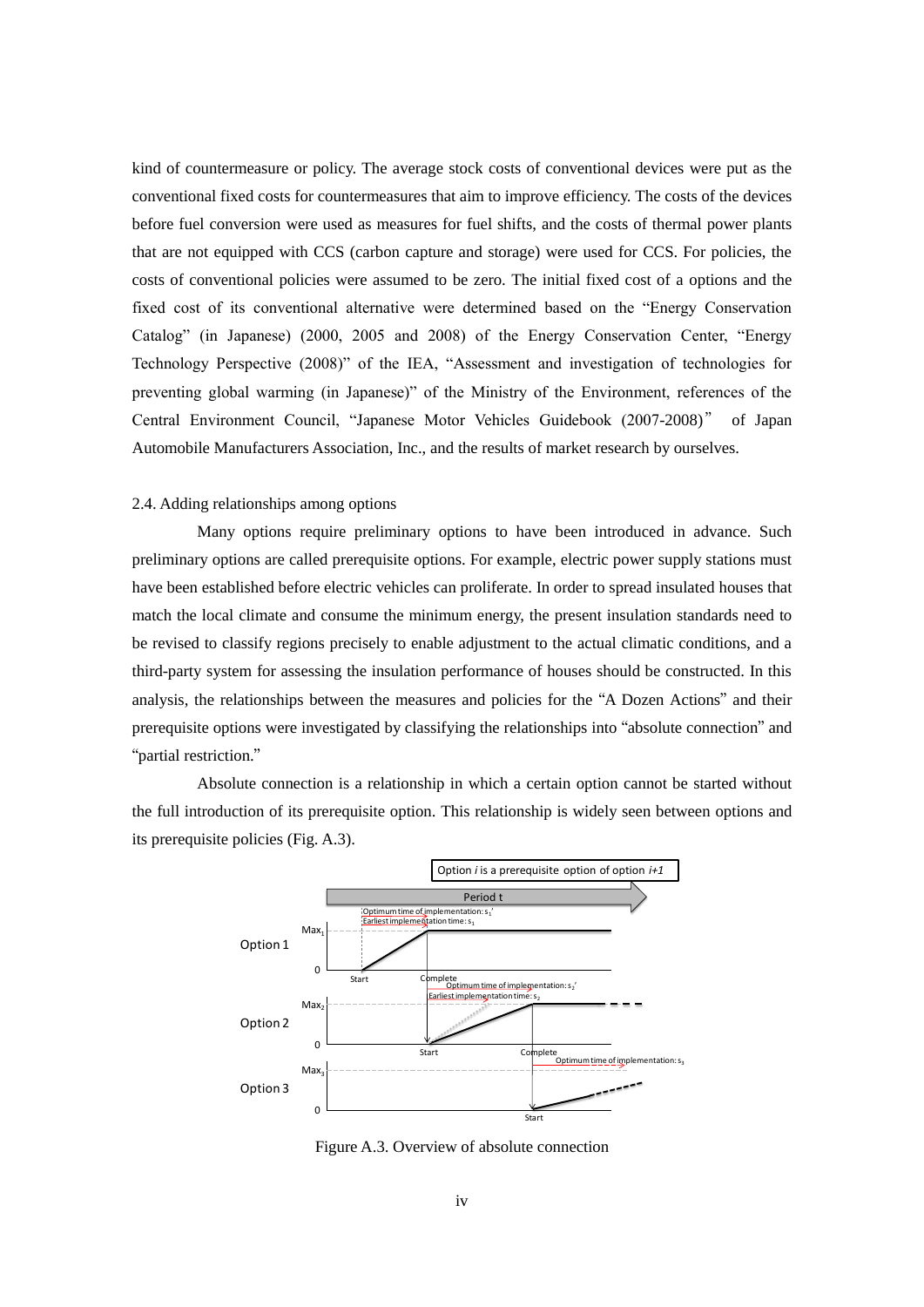A partial restriction is a relationship in which the amount of introduction of a prerequisite option at time *t* limits the amount of introduction of the target option at time *t+1* (Figure A.4). For example, if power supply stations have been established in 10% of the area by time *t*, electric vehicles will be able to be spread in the 10% area at time *t+1*.



Figure A.4. Evaluation of the amount of introduction of measures with partial restriction

2.5. Quantitative investigation using the backcast model

(a) Preliminary conditions of the model

In this investigation of pathways, the base year *t<sup>0</sup>* and the target year were set as 2000 and 2050, respectively. To eliminate the end effects of the simulation, the final year *t<sup>L</sup>* in the calculations was set as 2070. The service demands in and after 2050 were determined by extrapolating the trends up to 2050 and assuming the same  $CO<sub>2</sub>$  emission limit as for 2050.

(b) Objective functions in optimization

The flow quantity  $Q_{f,m}(t)$  of a option *m* in each time period is in principle determined by minimizing the costs during the analysis period. In this model, the flow quantity of an option is the increment in the number of a low-carbon system introduced or in the percentage of diffusion, and the flow quantity of a policy is the progress of investigations on policies related to a low-carbon society.

Costs assessed were fixed costs and fuel costs, which were converted to present values at a discount ratio of  $r = 3\%$ :

$$
\min T_C = \sum_{\tau=t_0}^{t_L} \left\{ \frac{1}{(1+r)^{\tau-t_0}} \times \sum_m \left( F_m(\tau) - V_m(\tau) \right) \right\} \tag{A.2}
$$

*TC*: Total costs during analysis period [JPY]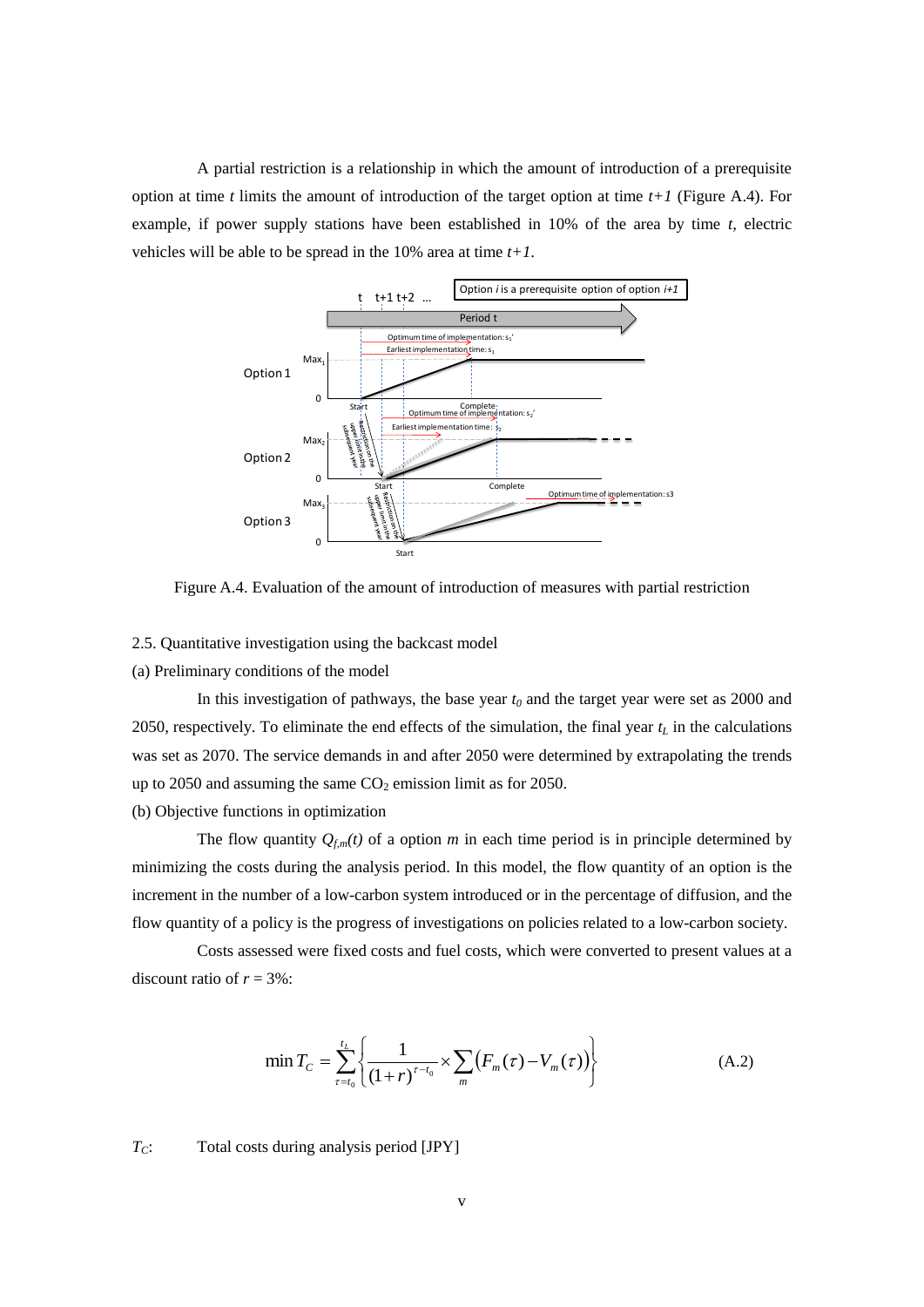$F_m(t)$ : Total additional fixed costs for option *m* during period *t* [JPY]

 $V_m(t)$ : Reduction in the total fuel costs during period *t* by option *m* (reductions are expressed as positive values) [JPY]

The total additional fixed cost  $F_m(t)$  of each year was calculated from the flow quantity of the option during period *t* and the fixed cost  $C_m(t)$  [JPY/unit] by considering the learning-by-doing effects during period *t* (Equation A.3). Learning-by-doing effects were not considered for calculating the fixed costs of policies.

$$
F_m(t) = (C_m(t) - f_{conv}) \times Q_{f,m}(t)
$$
\n(A.3)

Changes in fuel costs were calculated by multiplying the stocks  $Q_m(h)$  [unit] of options that belong to cohort *h* operating at time *t* and the reduction in energy  $e_{red,m}(h,i,j,k)$  consumed by service *j* of sector *i* per unit quantity of introduction in each cohort and adding the price  $p_k(t)$  of the fuel *k* at time *t*. The stocks of measures are the total number of units introduced or the total percentage of diffusion at time *t*, and the stocks of policies are the actual investigation states of the policies at time *t*, where, *H<sup>t</sup>* is the group of cohorts that are operating at time *t*:

$$
V_m(t) = \sum_{k} \left\{ p_k(t) \times \sum_{i,j} \left( \sum_{h \in H_i} e_{red,m}(h, i, j, k) \times Q_m(h) \right) \right\}
$$
(A.4)

#### (c) Evaluation of learning-by-doing effects

The cost *c(t)* at time *t* is generally expressed as:

$$
c(t) = c_0 \times QCUM(t)^{\frac{\log p}{\log 2}}
$$
\n(A.5)

where,  $c_0$  is the initial cost,  $QCUM(t)$  is the cumulative amount of introduction, and p is the learning rate.

This is a non-linear relation. In this study, learning curves were used after linearization because the backcast model constructed based on linear optimization framework. A learning curve was divided into two or more lines, and their sum was used to express the reductions in costs by learning. Learning effects were assumed only for countermeasures, and policies were assumed to have no learning effects and require constant fixed costs. For example, in Figure A.5, the learning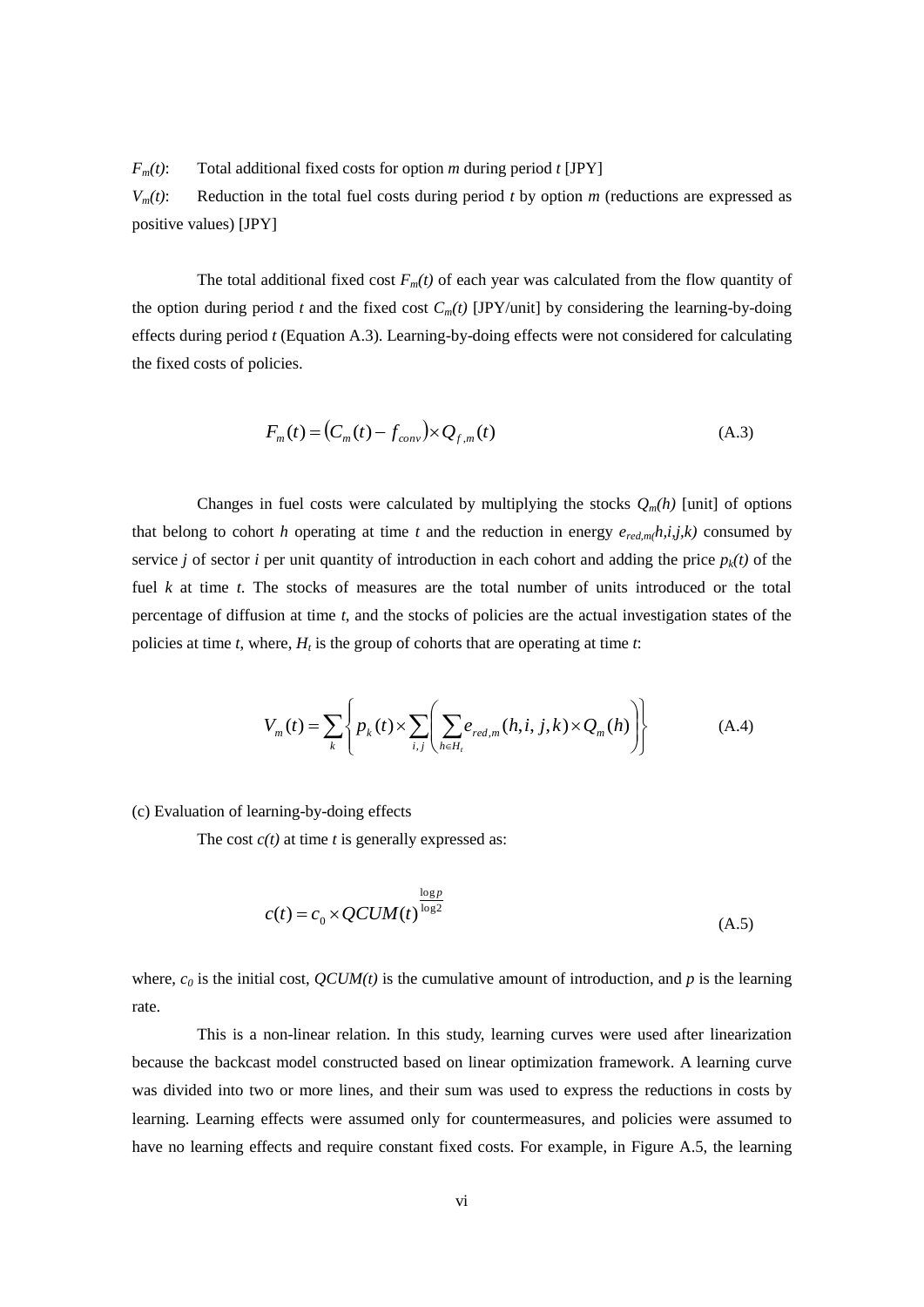curve was divided into six lines. This method calculates costs higher than the theoretical values for cumulative amounts smaller than 1. To avoid this and adjust the values also for small cumulative amounts to the theoretical values, a line was added to the region of cumulative amounts smaller than 1.



Figure A.5. Linearization of a learning curve

Specifically, the fixed cost  $C_m(t)$  [JPY/unit] of option *m* at time *t* was calculated by multiplying the initial value  $f_{lcs,init}$  [JPY/unit] and the sum of *l* number of lines  $L_l(t)$  that linearize the learning curve and the line  $L_c(t)$  that has an inclination of  $g_c$  and section of  $n_c$  for correcting the values for cumulative amounts smaller than 1. Each of the lines  $L_l(t)$  was calculated from the cumulative introduction  $QCUM_m(t)$  [unit] and the inclination  $g_l$  and intercept  $n_l$  determined by the linearization of the learning curve. *Ll(t)* was assumed to be not smaller than zero.

$$
C_m(t) = f_{lcs,init} \times \left(\sum_l L_l(t) + L_c(t)\right)
$$
\n(A.6)

$$
L_{l}(t) = g_{l} \times QCUM_{m}(t) + n_{l} \quad \text{(if} > 0), 0 \text{ (otherwise)}
$$
\n(A.7)

$$
L_c(t) = g_c \times QCUM_m(t) + n_c \quad \text{(if } < 0), 0 \text{ (otherwise)}
$$
 (A.8)

(d) Energy supply and  $CO<sub>2</sub>$  emission

In the investigation of pathways, all exogenously given service demands had to be satisfied regardless of implementation of options. In this model, service demands were not directly handled but were first converted into energy consumptions and then formulated.

Changes in  $CO<sub>2</sub>$  emission were estimated by 1) calculating the energy demand at Business as usual (BAU)  $d_{BAU}(t,i,j)$  [Mtoe] in service *j* of sector *i* at time *t* and the energy consumption (BAU)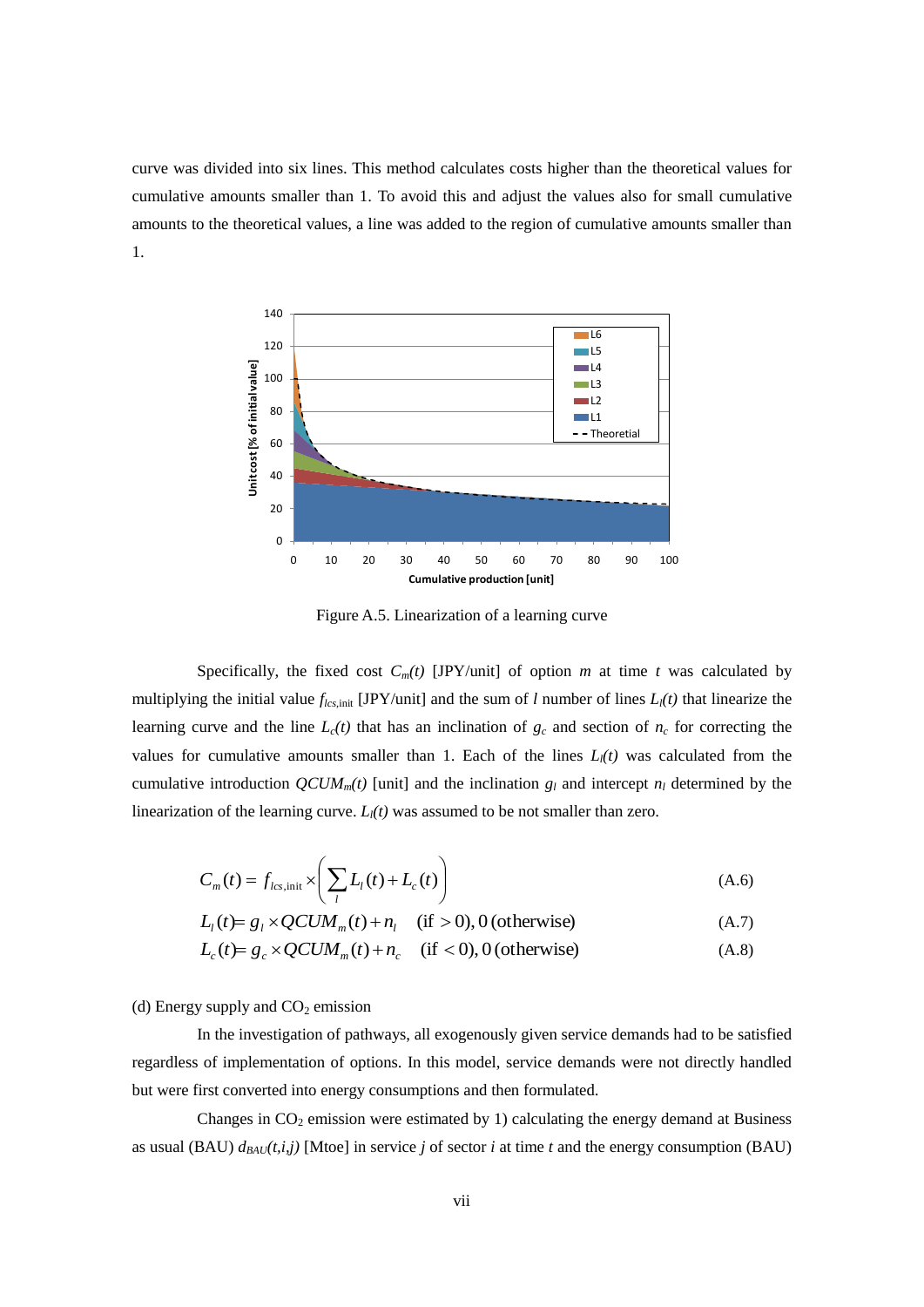$e_{BAU}(t,i,j,k)$  [Mtoe] for each kind of fuel by assuming that all energy was supplied by conventional methods, 2) determining the amount of the measure to be introduced so that the total of the conventional-type energy consumption  $E_{conv}(t,i,j,k)$  [Mtoe], the energy  $E_{lcs}(t,i,j,k)$  [Mtoe] consumed for introducing the measure, and the reduction  $E_{red}(t,i,j,k)$  [Mtoe] in energy consumption by the introduction was equal to the energy consumption  $e_{BAU}(t,i,j,k)$  [Mtoe], and 3) calculating the  $CO<sub>2</sub>$ emission  $CO2(t)$  [t-CO<sub>2</sub>] after introduction of the measure.



Figure A.6. Calculation flow of  $CO<sub>2</sub>$  emission

(1) Calculating the demands for energy supply and energy consumption (BAU)

Energy service demand (BAU)  $d_{BAU}(t,i,j)$  [Mtoe] was calculated by multiplying the service demand (activity level) *a(t,i,j)* [unit] of service type *j* of sector *i* and the energy service demand  $u(t,i,j)$  [Mtoe/unit] per unit service demand:

$$
d_{BAU}(t,i,j) = a(t,i,j) \times u(t,i,j)
$$
\n(A.9)



Figure A.7. Examples of energy service demand in BAU (Residential sector, Scenario A)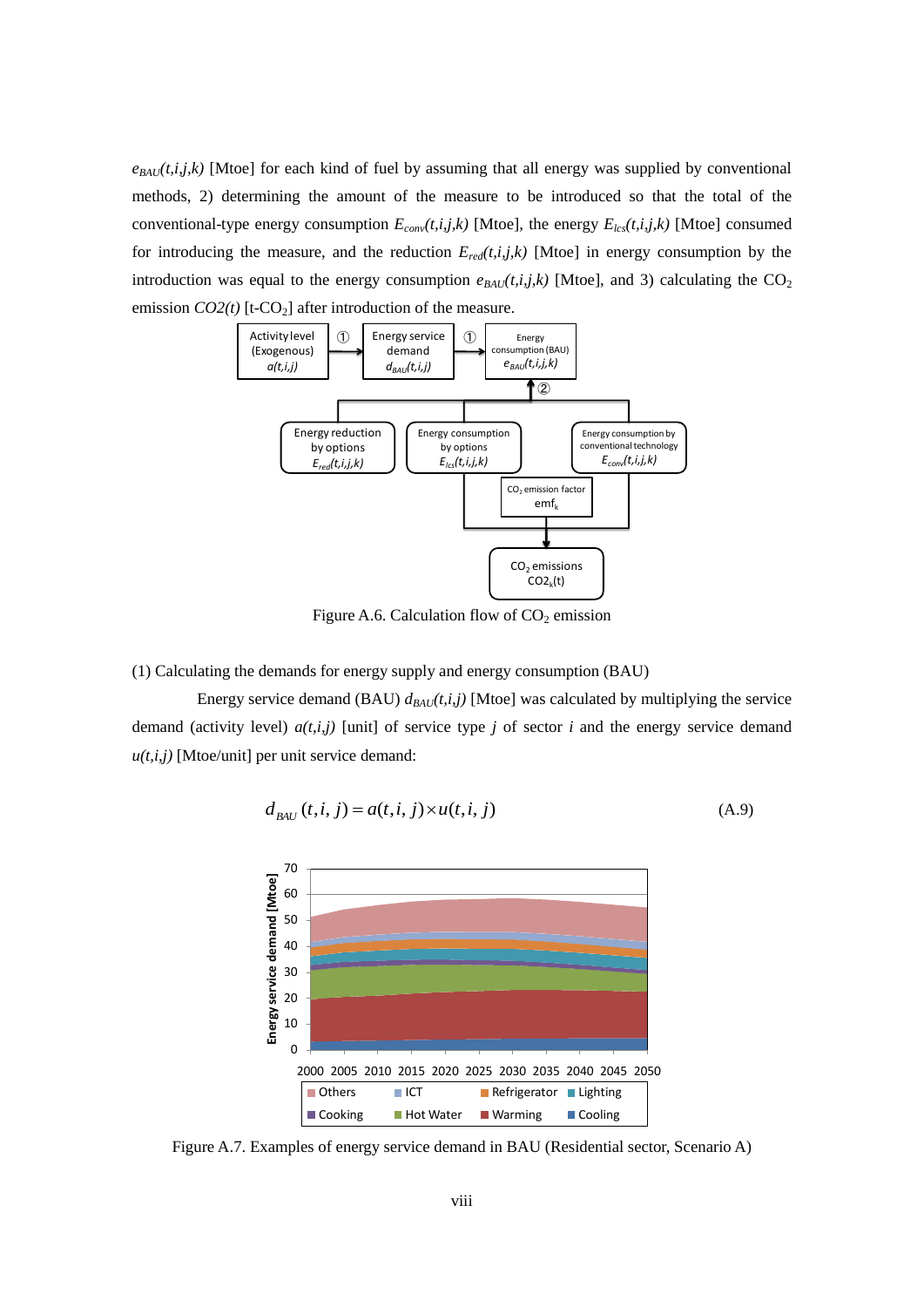As an example, the energy service demand (BAU) in the residential sector in Scenario A is shown in Figure A.7. There are options that cause direct changes in energy service demand, but their effects were also converted into changes in energy consumption in this study.

The energy consumption  $e_{BAU}(t,i,k)$  [Mtoe] was calculated by assuming that all the demanded energy was supplied by conventional methods. The calculation involved multiplying the energy service demand  $d_{BAU}(t,i,j)$  [Mtoe], the average efficiency of conventional appliances  $\eta_{conv}(t,i,j,k)$  [-] and the share of the fuel  $s_{conv}(t,i,j,k)$  [-]:

$$
e_{BAU}(t, i, j, k) = d_{BAU}(t, i, j) \times \eta_{conv}(t) \times s_{conv}(t, i, j, k)
$$
\n(A.10)

#### (2) Balance of energy consumption

The energy consumption  $e_{BAU}(t,i,j,k)$  [Mtoe] was assumed to be equal to the sum of conventional-type energy consumption  $E_{conv}(t,i,j,k)$  [Mtoe], the energy  $E_{lcs,m}(t,i,j,k)$  [Mtoe] consumed for introducing option  $m$ , and the reduction  $E_{red,m}(t,i,j,k)$  [Mtoe] in energy consumption by introducing the option:

$$
E_{conv}(t, i, j, k) + \sum_{m} \Bigl( E_{lcs,m}(t, i, j, k) + E_{red,m}(t, i, j, k) \Bigr) = e_{BAU}(t, i, j, k) \tag{A.11}
$$

Here, the reduction  $E_{red,m}(t,i,j,k)$  [Mtoe] in energy consumption by introducing the options was determined by multiplying the stock of option  $Q_m(h)$  [unit] of cohort *h* operating at time *t* and the reduction *ered,m(h,i,j,k)* [Mtoe/unit] in energy consumption per unit introduction of the cohort:

$$
E_{red,m}(t, i, j, k) = \sum_{h \in H_t} e_{red,m}(h, i, j, k) \times Q_m(h)
$$
\n(A.12)

For options that cause changes in the power consumption in the residential, commercial and industrial sector, the energy balance and changes in  $CO<sub>2</sub>$  emission were calculated by converting the energy consumption into the rate of change in electricity consumption caused by implementing the options in the entire power supply demand using the following equations and assuming that the changes were changes in energy consumption in the electricity sector:

$$
E_{red,m}(t, Ele, j, k) = eBAU(t, Ele, j, k) \times (1 + S_{red}(t, Ele))
$$
\n(A.13)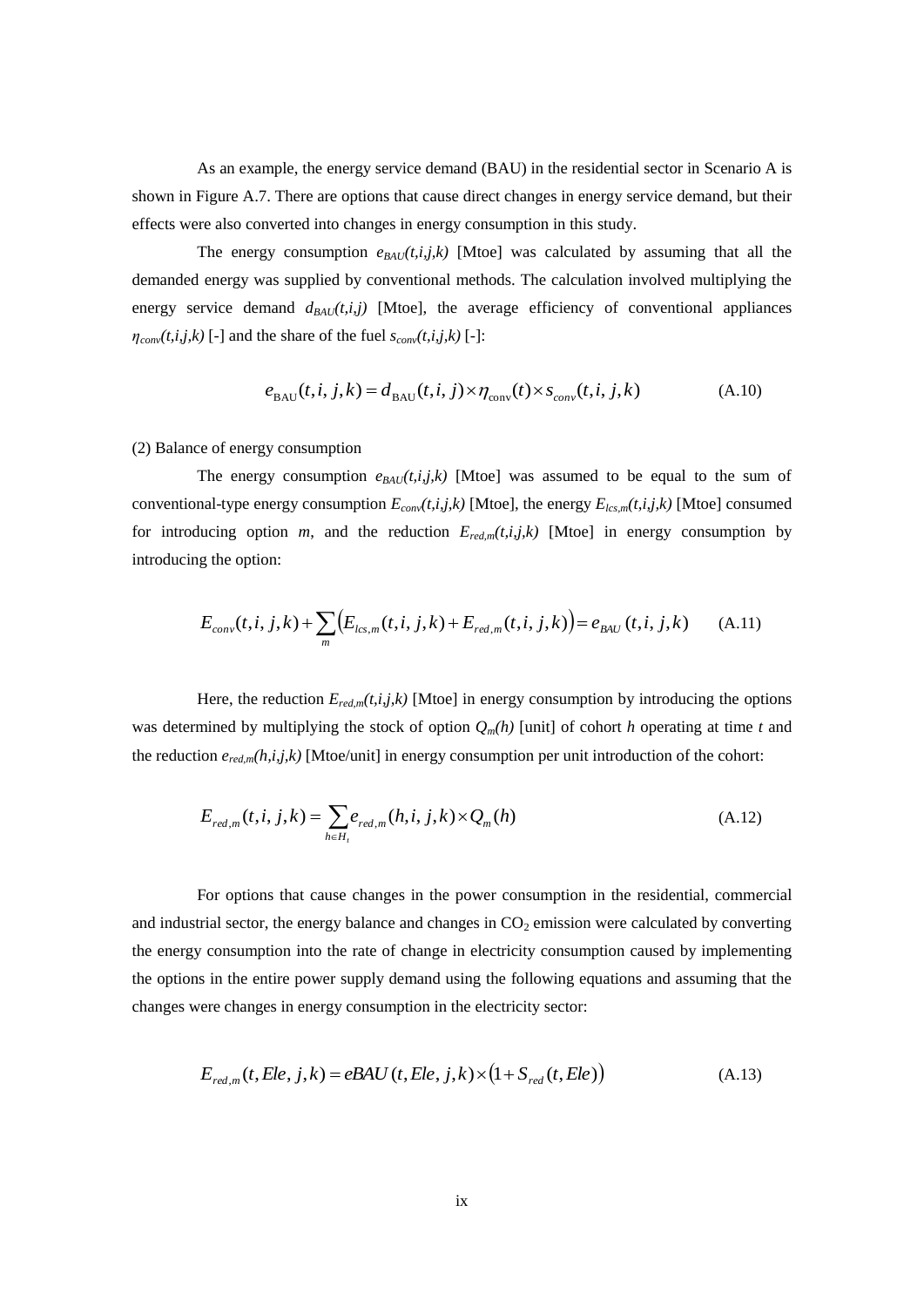$$
S_{red}(t, Ele) = \sum_{i,j} \left\{ \frac{\sum_{m} \left( \sum_{h \in H_i} e_{red,m}(h, i, j, Ele) \times Q_m(h) \right) - e_{BAU}(t, i, j, Ele)}{eBAU(t, i, j, Ele)} \right\} (A.14)
$$

 $(3)$  CO<sub>2</sub> emission

The  $CO_2$  emission  $CO2(t)$  [t-CO<sub>2</sub>] at time *t* was determined by multiplying the conventional-type energy consumption *Econv(t,i,j,k)* [Mtoe], the energy *Elcs,m (t,i,j,k)* [Mtoe] consumed for introducing option *m*, and the coefficient of  $CO_2$  emission *emf<sub>k</sub>* [t-CO<sub>2</sub>/Mtoe]:

$$
\sum_{k} \left\{ emf_k \times \sum_{i,j} \left( E_{conv}(t,i,j,k) + \sum_{m} E_{lcs,m}(t,i,j,k) \right) \right\} = CO2(t)
$$
\n(A.15)

The coefficient of  $CO_2$  emission of each fuel was assumed to be constant throughout the analysis period.

In the investigation of pathways, the  $CO<sub>2</sub>$  emission in and after 2050 was constrained to be 30% of the 1990 level or less:

$$
CO2(t)_{|t \ge 2050} \le (1 - 0.7) \times CO2_{1990}
$$
\n(A.16)

#### (e) Constraint on the amount of introduction

The stock  $Q_m(t)$  [unit] of option *m* at time *t* is expressed as the sum total of the stocks in cohort *h* operating at the time when there are no additional constraints:

$$
Q_m(t) = \sum_{h \in H_t} Q_m(h) \tag{A.17}
$$

The stock  $Q_m(t)$  [unit] of option *m* was constrained to not exceed the maximum introduction amount *qmax,m* [unit] adopted for investigating the 70% reduction scenarios:

$$
Q_m(t) \le q_{\max,m} \tag{A.18}
$$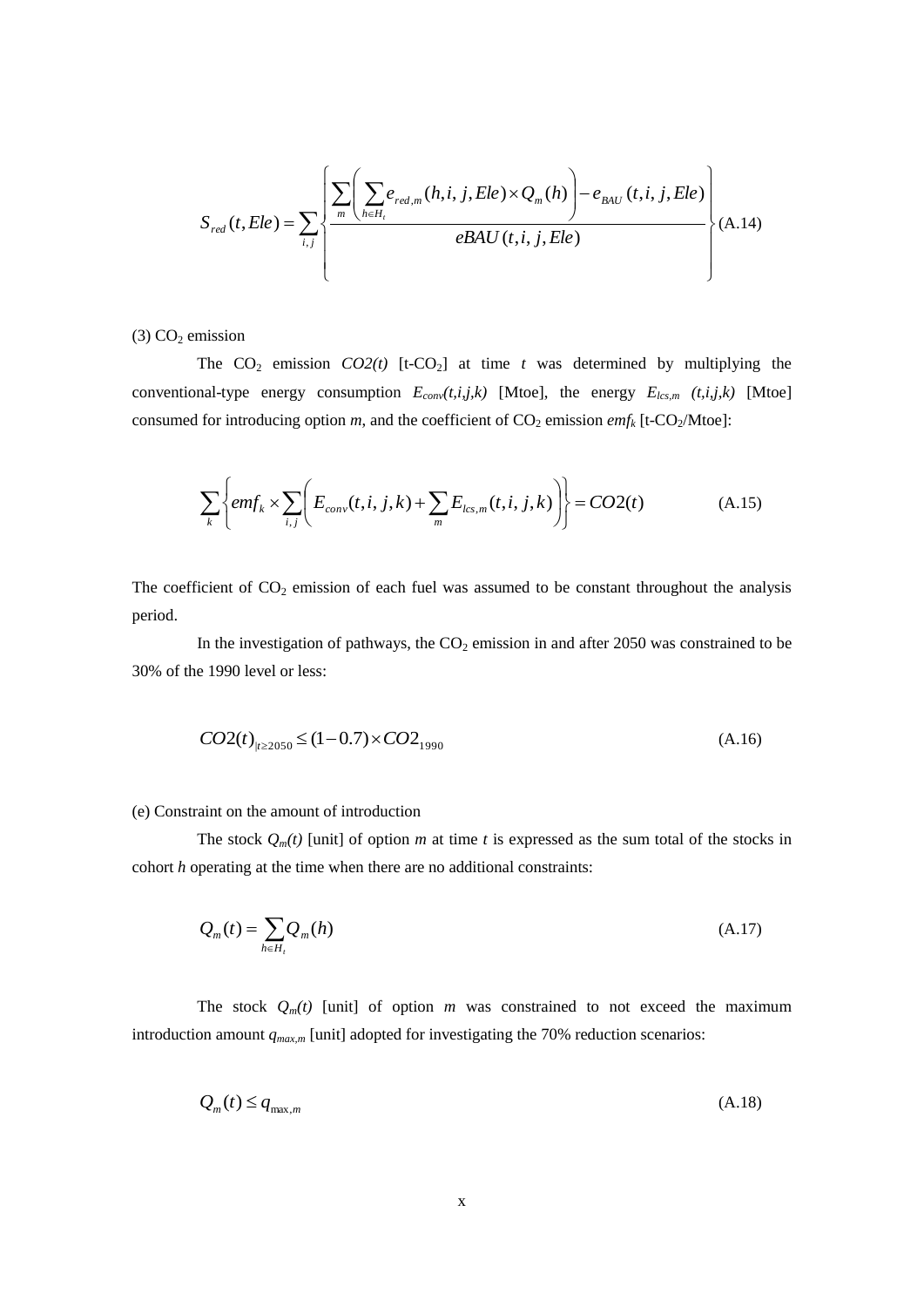When there is a prerequisite option  $m_p$ , a constraint was imposed on the stock based on the relationship.

For prerequisite options of absolute connection, flag  $P_{mp}(t)$  [-] was established for showing whether the prerequisite option is completed by time *t* or not. When the flag is 1 (the prerequisite option is completed), the option at time  $t+1$  was assumed to be able to be introduced up to the maximum stock value *qmax,m*. When the flag is 0 (the prerequisite option is not completed), the stock at time *t+1* was constrained to be zero. Assuming that an option may be in absolute connection with two or more prerequisite measures, the flag of the smallest value was used as the constraint among those of all prerequisite options in absolute connection:

$$
Q_m(t+1) \le q_{\max,m} \times \left(\min_{m' \in m_p} P_{m'}(t)\right)
$$
\n(A.19)

$$
P_m(t) = 1 \text{ (if } Q_m(t) = q_{\max,m}), \quad 0 \text{ (otherwise)}
$$
\n(A.20)

A partial restriction is a relation by which the amount of stock of a prerequisite option at time *t* serves as the upper limit of the stock of the upper level option at time  $t+1$ . Here, the stock was normalized at the maximum amount of introduction and was used as the constraint. As in absolution connection, an option was assumed to be possibly in a partially restrictive relation with two or more prerequisite options. The stock of the smallest value among all prerequisite options in partial restriction was used as the constraint.

$$
Q_m(t+1) \le q_{\max,m} \times \left( \min_{m' \in m_p} \frac{Q_{m'}(t)}{q_{\max,m'}} \right)
$$
(A.21)

For the introduction (flow) of a option at time *t*, a constraint was imposed on the implementation period  $s_m$  [year] of the measure. The maximum introduction  $q_{max,m}$  [unit] was divided by the implementation period *s<sup>m</sup>* [year] to determine the largest possible amount of introduction (flow), and the introduction of the option (flow) was constrained to be smaller than the value.

$$
Q_{f,m}(t) \le \frac{q_{\max,m}}{s_m} \tag{A.22}
$$